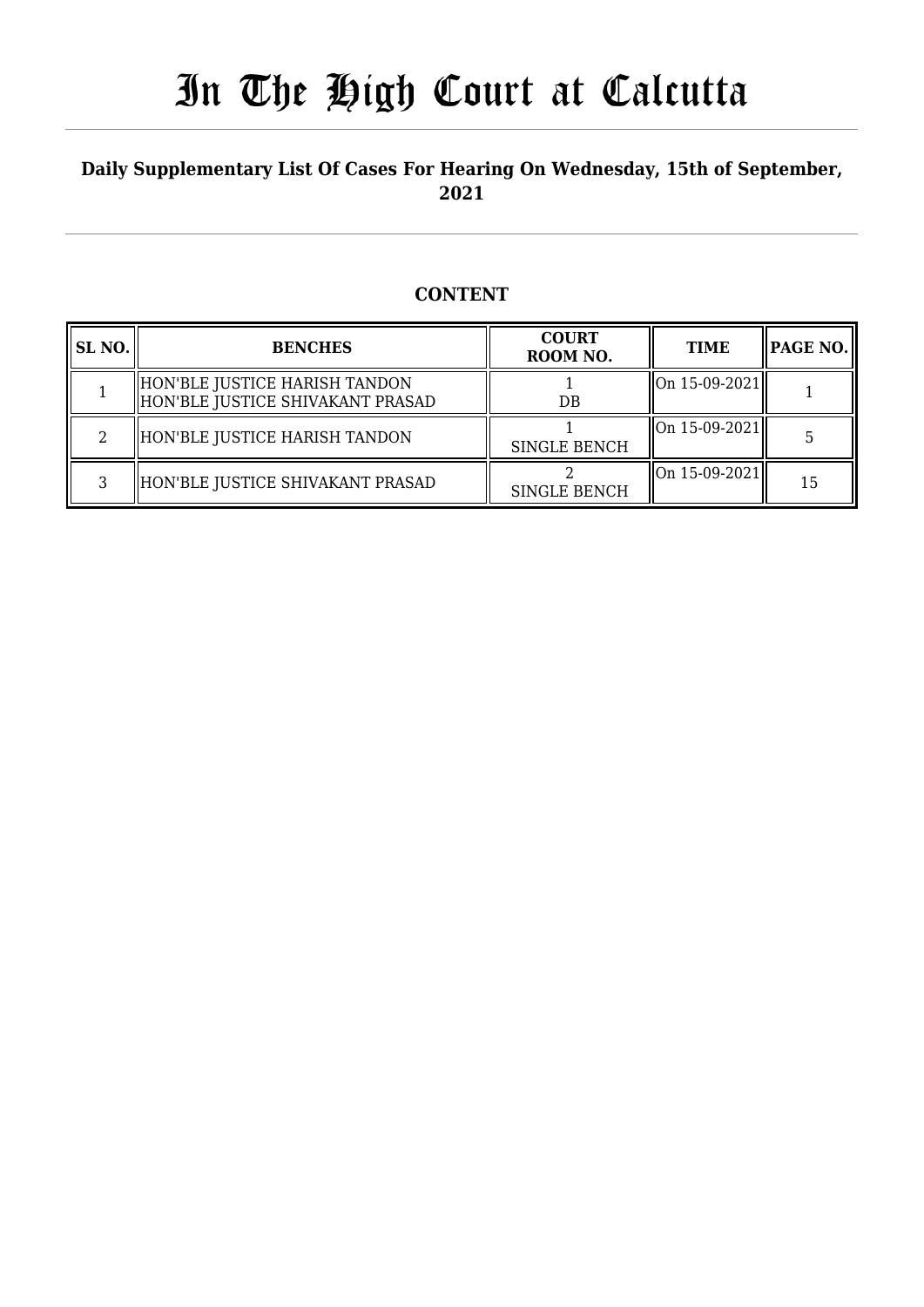

# Calcutta High Court

## **In The Circuit Bench at Port Blair**

## **Appellate Side**

**DAILY CAUSELIST For Wednesday The 15th September 2021**

**COURT NO. 1**

**DIVISION BENCH (DB)**

#### **HON'BLE JUSTICE HARISH TANDON HON'BLE JUSTICE SHIVAKANT PRASAD**

|                |                              | <b>FOR JUDGMENT</b>                                            |                      |                                     |  |
|----------------|------------------------------|----------------------------------------------------------------|----------------------|-------------------------------------|--|
| $\mathbf{1}$   | CRA/1/2019                   | <b>BAIRUS KERKETTA</b><br><b>VS</b>                            | D.ILANGO             | <b>KRISHNA RAO</b>                  |  |
|                |                              | THE STATE                                                      |                      |                                     |  |
| $\overline{2}$ | MA/21/2021<br>IN WP 145/2020 | M/S DIAGNOSTIC<br>SOLUTIONS AND ANR.<br><b>VS</b>              | <b>ANJILI NAG</b>    | <b>KRISHNA RAO</b>                  |  |
|                |                              | THE LIEUTENANT<br><b>GOVERNOR AND ORS.</b>                     |                      |                                     |  |
|                | <b>MOTION</b>                |                                                                |                      |                                     |  |
| 3              | WP.CT/173/2021               | UNION OF INDIA<br><b>VS</b><br>M.DEVENDERAN                    | V.D. SIVABALAN       | <b>GOPALA BINNU</b><br><b>KUMAR</b> |  |
| $\overline{4}$ | WP.CT/174/2021               | UNION OF INDIA AND ORS.<br><b>VS</b><br>A. MURUGESAN           | <b>V.D.SIVABALAN</b> | <b>GOPALA BINNU</b><br><b>KUMAR</b> |  |
| 5              | WP.CT/175/2021               | UNION OF INDIA AND ORS.<br><b>VS</b><br><b>B. SHYAM SUNDER</b> | <b>V.D.SIVABALAN</b> | <b>GOPALA BINNU</b><br><b>KUMAR</b> |  |
| 6              | WP.CT/176/2021               | UNION OF INDIA AND ORS.<br><b>VS</b><br>R.M.PALANI             | <b>V.D.SIVABALAN</b> | <b>GOPALA BINNU</b><br><b>KUMAR</b> |  |
| 7              | WP.CT/177/2021               | UNION OF INDIA AND ORS.<br><b>VS</b><br>D. RAJAN               | <b>V.D.SIVABALAN</b> | <b>GOPALA BINNU</b><br><b>KUMAR</b> |  |
| 8              | WP.CT/178/2021               | UNION OF INDIA AND ORS.<br><b>VS</b><br>M. SUDERSON RAO        | <b>V.D.SIVABALAN</b> | <b>GOPALA BINNU</b><br><b>KUMAR</b> |  |
|                |                              | <b>FOR ORDERS</b>                                              |                      |                                     |  |
| 9              | FAT/1/2020                   | H.H. BEENA KUMARI<br><b>VS</b><br>DEEPAK RAM                   | <b>KRISHNA RAO</b>   | N.A.KHAN                            |  |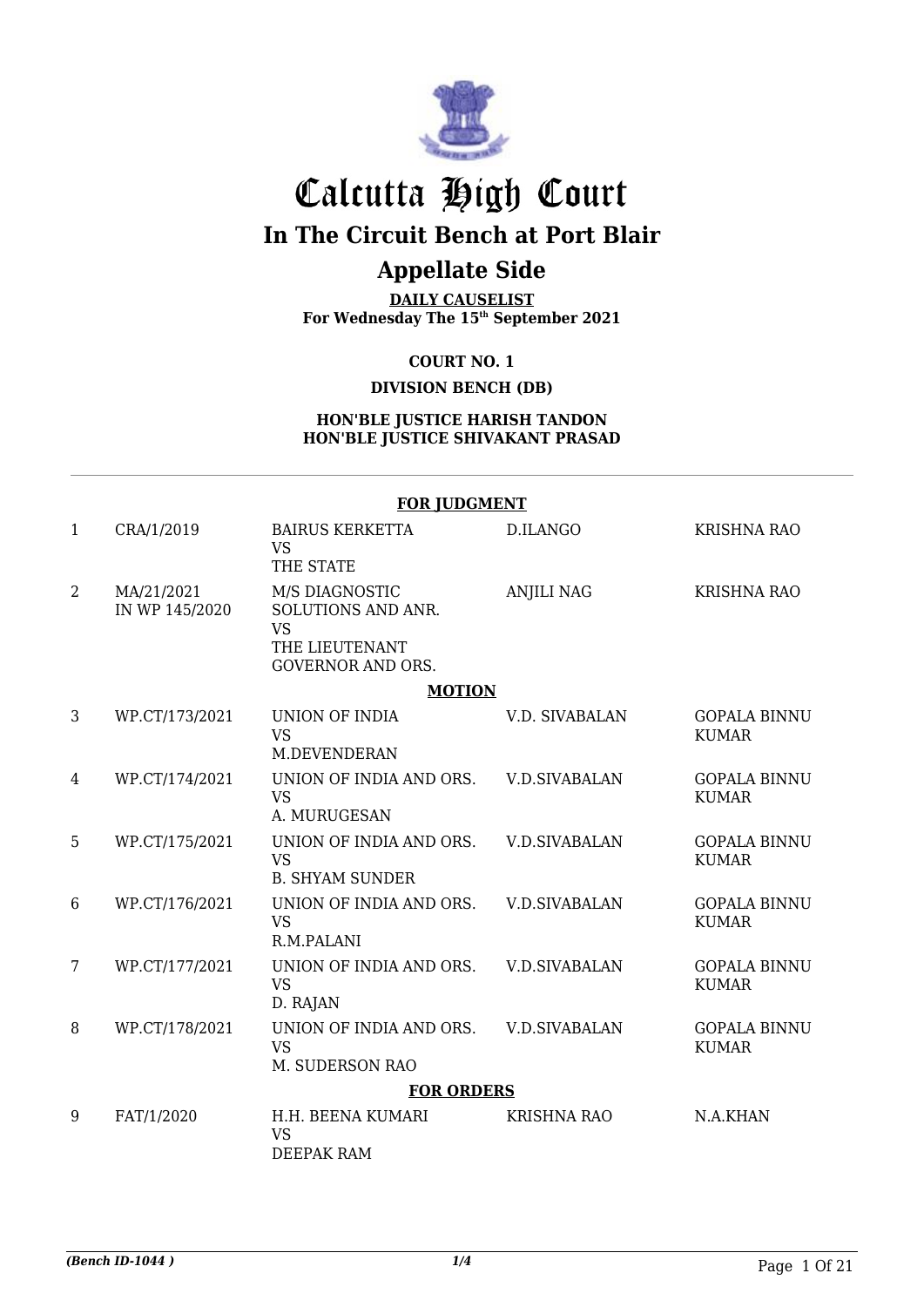| 10 | MA/31/2020<br>IN WP 293/2018               | PORT BLAIR MUNICIPAL<br>COUNCIL AND ORS.<br><b>VS</b><br>A.SUBRAMANIAM                                                    | ARUL PRASANTH        | <b>G.BINNU KUMAR</b>                |
|----|--------------------------------------------|---------------------------------------------------------------------------------------------------------------------------|----------------------|-------------------------------------|
| 11 | MA/7/2021<br>IN WP 11/2021 (1st<br>Matter) | THE LIEUTENANT<br><b>GOVERNOR AND ANR.</b><br><b>VS</b>                                                                   | <b>KRISHNA RAO</b>   | MOHD. TABRAIZ                       |
|    |                                            | NANI GOPAL DAS AND ANR.                                                                                                   |                      |                                     |
|    | IA NO: CAN/1/2021                          |                                                                                                                           |                      |                                     |
|    |                                            | <b>APPLICATION</b>                                                                                                        |                      |                                     |
| 12 | MA/10/2021<br>IN WP 268/2019               | SMTI. M. DAMAYANTI<br><b>VS</b><br>SMTI. S. KEDERAMMA AND                                                                 | MS. A. S. ZINU       | <b>KRISHNA RAO</b>                  |
|    |                                            | 03 ORS.                                                                                                                   |                      |                                     |
|    | IA NO: CAN/1/2021                          | <b>FOR HEARING</b>                                                                                                        |                      |                                     |
| 13 | MA/6/2018<br>IN WP 163/2016                | THE ANDAMAN AND<br>NICOBAR ADMINISTRATION<br>AND ORS.<br><b>VS</b><br>SHYAMAL CHOWDHURY                                   | KRISHNA RAO          |                                     |
|    | IA NO: CAN/1/2021                          |                                                                                                                           |                      |                                     |
| 14 | FMAT/4/2019                                | THE EXECUTIVE ENGINEER<br><b>VS</b><br>C.V.THOMAS                                                                         | <b>KRISHNA RAO</b>   | <b>GOPALA BINNU</b><br><b>KUMAR</b> |
| 15 | CRA/7/2019                                 | THE STATE<br><b>VS</b><br>A.MOHAN @ VELU                                                                                  | <b>KRISHNA RAO</b>   | <b>RAKESH PAL</b><br><b>GOBIND</b>  |
|    | IA NO: CRAN/1/2021                         |                                                                                                                           |                      |                                     |
| 16 | CRA/8/2019                                 | KARTICK SAHA<br><b>VS</b><br>THE STATE                                                                                    | <b>KRISHNA RAO</b>   | A.S.ZINU                            |
|    | 17 WP.CT/90/2019                           | <b>SELVARAJ RAJU</b><br><b>VS</b><br>UNION OF INDIA AND ORS.                                                              | K.SABIR              | <b>SIVABALAN</b>                    |
| 18 | CRA/2/2020                                 | SHYAMA KANTO BISWAS<br><b>VS</b><br>THE STATE                                                                             | D.ILANGO             |                                     |
| 19 | FAT/3/2020                                 | A.SELVAKUMAR<br><b>VS</b>                                                                                                 | K.M.B.JAYAPAL        |                                     |
| 20 | MA/8/2020<br>IN WP 276/2019                | S.BHUVANESHWARI<br>M/S SOORAJ TRADERS<br><b>VS</b><br>ANDAMAN AND NICOBAR<br>ADMINISTRATION AND<br>ORS.                   | <b>V.D.SIVABALAN</b> | TULSI LALL, BABITA<br><b>DAS</b>    |
| 21 | MA/9/2020                                  | THE HON'BLE LT.<br><b>GOVERNOR AND ORS.</b><br><b>VS</b><br>ANDAMAN SARVAJANIK<br>NIRMAN VIBAGH MAZDOOR<br>SANGH AND ORS. | <b>KRISHNA RAO</b>   | <b>GOPALA BINNU</b><br><b>KUMAR</b> |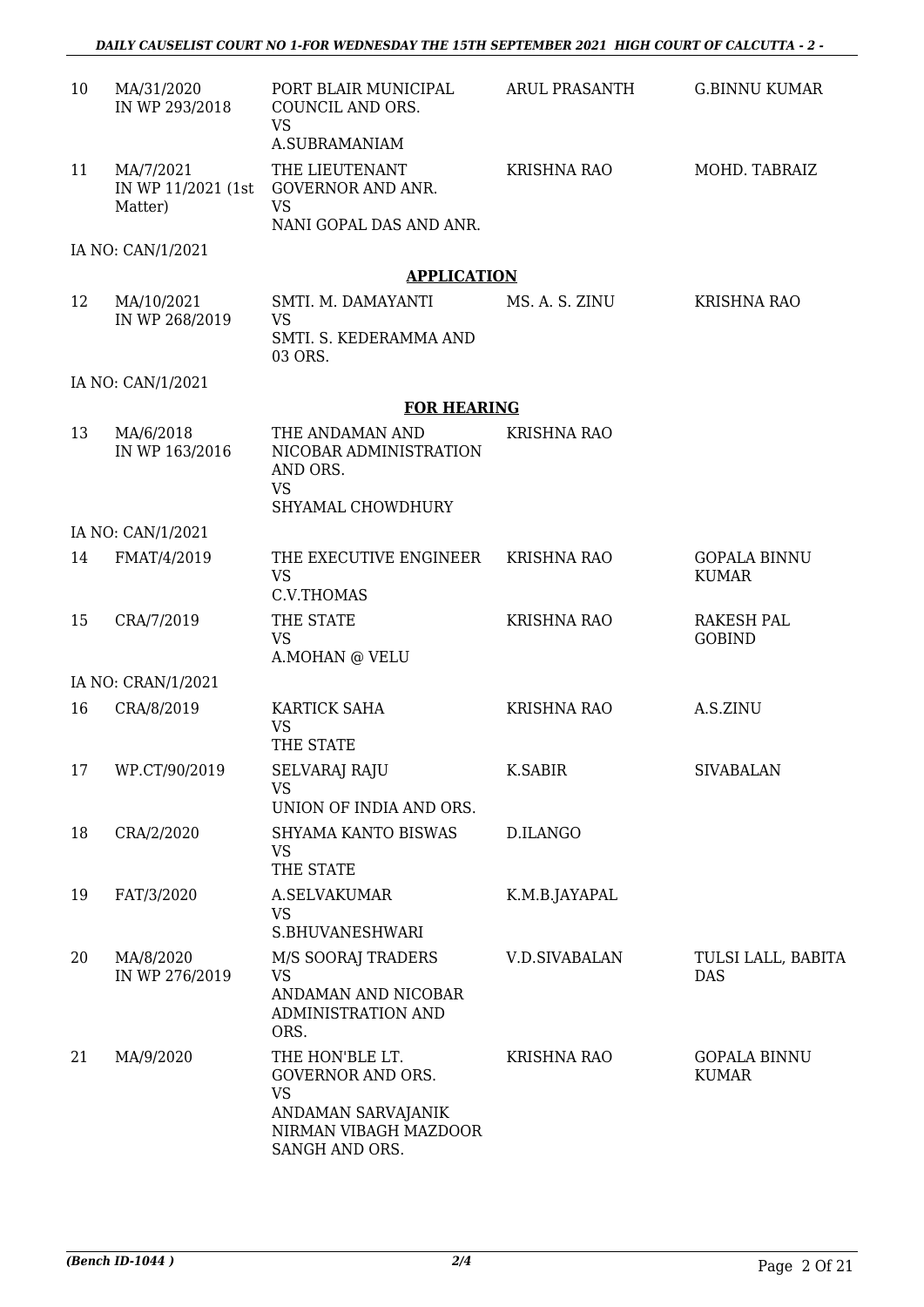|    | wt22 MA/10/2020                 | THE GENERAL MANAGER<br><b>VS</b><br><b>R.ALANGARAM AND SONS</b><br>AND ORS.                                | <b>ANJILI NAG</b>                   | <b>GOPALA BINNU</b><br><b>KUMAR</b>  |
|----|---------------------------------|------------------------------------------------------------------------------------------------------------|-------------------------------------|--------------------------------------|
|    | wt23 WPA/162/2019               | THE DEPUTY<br><b>CONSERVATOR OF</b><br><b>FORESTS</b><br><b>VS</b>                                         | <b>KRISHNA RAO</b>                  | <b>GOPALA BINNU</b><br><b>KUMAR</b>  |
|    |                                 | P.TATA RAO AND OTHERS                                                                                      |                                     |                                      |
| 24 | MA/34/2020                      | THE LIEUTENANT<br><b>GOVERNOR AND ORS.</b><br><b>VS</b>                                                    | <b>KRISHNA RAO</b>                  | <b>ANJILI NAG</b>                    |
|    | IA NO: CAN/1/2021               | CAPT. ALAGURAJ AND ORS.                                                                                    |                                     |                                      |
| 25 | WPA(P)/81/2020                  | ANDAMAN CHAMBER OF<br>COMMERCE AND INDUSTRY<br>AND ANR.<br><b>VS</b>                                       | MD. TABRAIZ                         | <b>ARUL PRASANTH</b>                 |
|    |                                 | THE LIEUTENANT<br><b>GOVERNOR AND ORS.</b>                                                                 |                                     |                                      |
|    | wt26 WPA(P)/84/2020             | ANDAMAN AND NICOBAR<br><b>ISLANDS REAL ESTATE</b><br>ASSOCIATION AND ANR.<br><b>VS</b>                     | MD. TABRAIZ                         | <b>ARUL PRASANTH</b>                 |
|    |                                 | THE LIEUTENANT<br><b>GOVERNOR AND ORS.</b>                                                                 |                                     |                                      |
| 27 | WPA(P)/82/2020                  | P.KANNAN<br><b>VS</b><br>THE LIEUTENANT<br><b>GOVERNOR AND ORS.</b>                                        | K.M.B JAYAPAL                       | <b>KRISHNA RAO</b>                   |
| 28 | WP.CT/132/2020                  | THE LIEUTENANT<br><b>GOVERNOR AND ORS.</b><br><b>VS</b><br><b>D.C.SUBRAMANYAM AND</b><br>ORS.              | <b>KRISHNA RAO</b>                  | PHATIK CHANDRA<br><b>DAS</b>         |
| 29 | MAT/739/2020                    | COASTAL SEAWAYS ISLAND<br>PVT. LTD. AND ANR.<br><b>VS</b><br>ANDAMAN AND NICOBAR<br>STATE COOPERATIVE BANK | <b>GOPALA BINNU</b><br><b>KUMAR</b> | K.V.VISWANATHAN,<br><b>U.S.MENON</b> |
|    |                                 | LIMITED AND ANR.                                                                                           |                                     |                                      |
|    | IA NO: CAN/1/2021               |                                                                                                            |                                     |                                      |
| 30 | FAT/1/2021                      | <b>RAM CHANDER</b><br><b>VS</b><br><b>ANANTA</b>                                                           | ANJILI NAG                          | KMB JAYAPAL                          |
| 31 | MA/3/2021                       | <b>BISESWAR MONDAL</b><br><b>VS</b><br>THE DEPUTY<br>COMMISSIONER AND ORS.                                 | K.VIJAY KUMAR                       | KRISHNA RAO,<br>N.A.KHAN             |
|    | IA NO: CAN/2/2021, CAN/1/2021   |                                                                                                            |                                     |                                      |
| 32 | CRA/4/2021                      | THE STATE<br><b>VS</b><br>DR. B.PRABHURAM                                                                  | <b>KRISHNA RAO</b>                  | ANJILI NAG,<br>D.ILANGO              |
|    | IA NO: CRAN/2/2021, CRAN/1/2021 |                                                                                                            |                                     |                                      |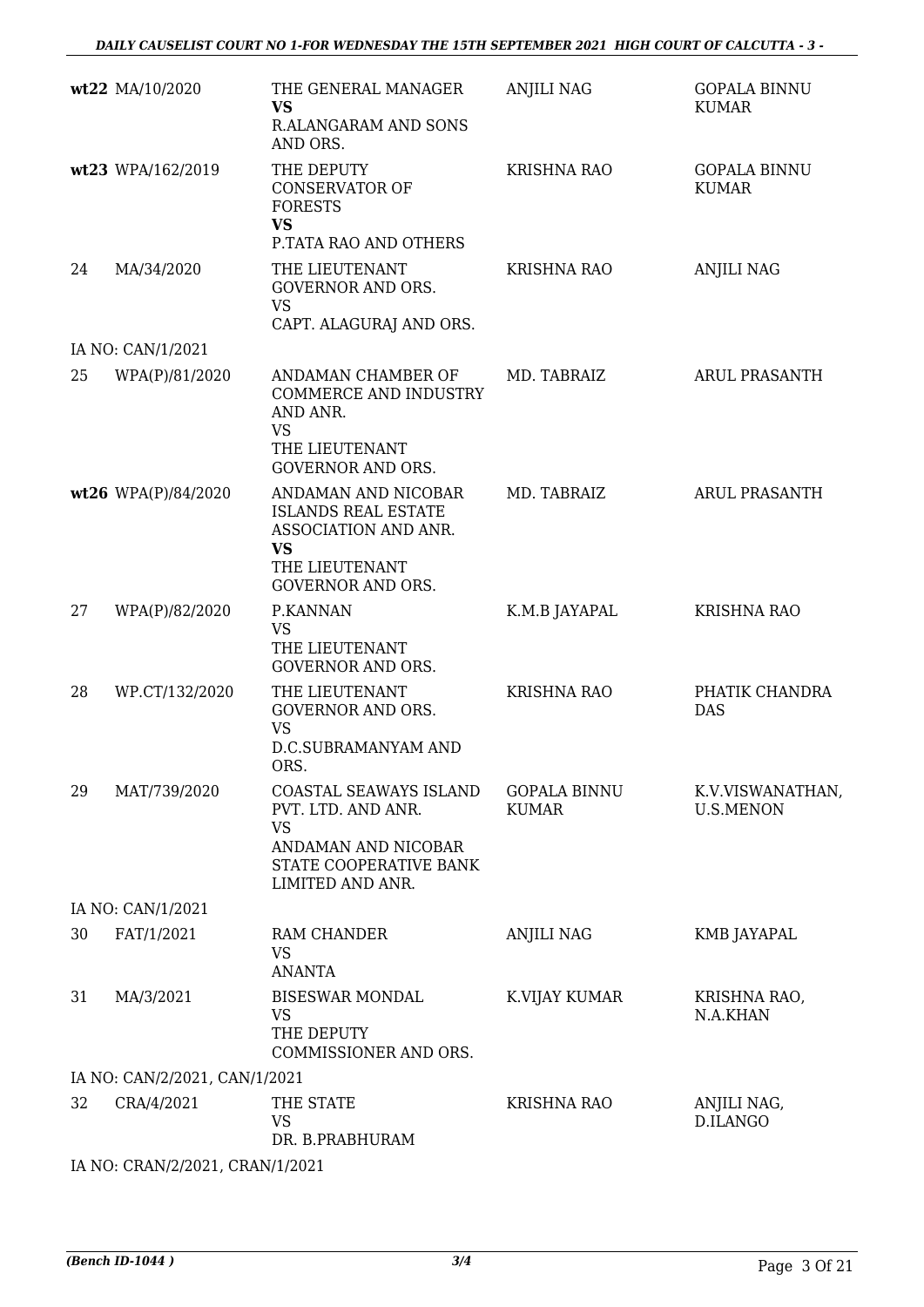| 33 | MA/5/2021         | THESLEEMA M.K.<br>VS<br>ANDAMAN AND NICOBAR<br>ADMINISTRATION AND<br>ORS. | N.A.KHAN          | KRISHNA RAO |
|----|-------------------|---------------------------------------------------------------------------|-------------------|-------------|
|    | IA NO: CAN/1/2021 |                                                                           |                   |             |
| 34 | WPA(P)/162/2021   | S.RENOLD<br>VS<br>THE LIEUTENANT<br>GOVERNOR AND ORS.                     | <b>ANJILI NAG</b> | KRISHNA RAO |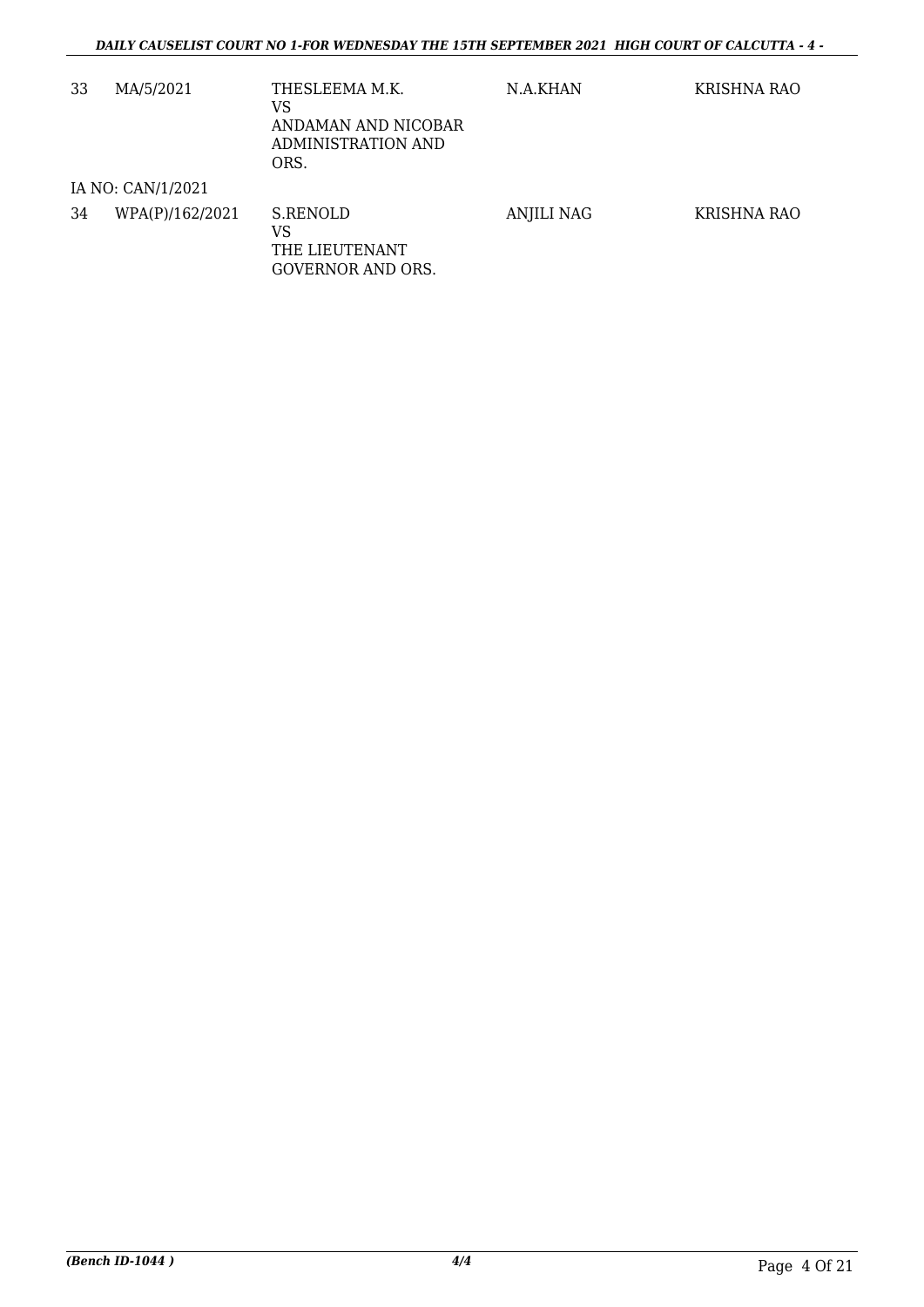

## Calcutta High Court **In The Circuit Bench at Port Blair**

## **Appellate Side**

**DAILY CAUSELIST For Wednesday The 15th September 2021**

**COURT NO. 1**

**SINGLE BENCH (SINGLE BENCH)**

**HON'BLE JUSTICE HARISH TANDON**

|              |              | <b>SPECIALLY FIXED MATTERS</b>                                                                                |                          |                                    |
|--------------|--------------|---------------------------------------------------------------------------------------------------------------|--------------------------|------------------------------------|
| $\mathbf{1}$ | WPA/41/2016  | UDAY SHANKAR SINGH<br><b>VS</b><br>THE ANDAMAN AND<br>NICOBAR ADMINISTRATION<br>AND ORS.                      | K.M.B.JAYAPAL,<br>G.MINI | ARUL PRASANTH<br><b>ANJILI NAG</b> |
|              |              | <b>TO BE MENTIONED</b>                                                                                        |                          |                                    |
| 2            | CPAN/13/2019 | R.ARAAIYEE<br><b>VS</b><br>PORT BLAIR MUNICIPAL<br>COUNCIL AND ORS.                                           | <b>K.SABIR</b>           | ARUL PRASANTH                      |
| 3            | AP/4/2020    | M/s GCVD INFRATECH<br>PRIVATE LIMITED<br><b>VS</b><br><b>UNION OF INDIA</b>                                   | PARDESIA MUNDA           | <b>TULSI LALL</b>                  |
| 4            | AP/7/2021    | M/S ABS MARINE SERVICES MOHD. TABRAIZ<br>PVT. LTD.<br><b>VS</b><br>THE LIEUTENANT<br><b>GOVERNOR AND ANR.</b> |                          | <b>KRISHNA RAO</b>                 |
| 5            | AP/8/2021    | M/S ABS MARINE SERVICES MOHD. TABRAIZ<br>PVT. LTD.<br><b>VS</b><br>THE LIEUTENANT<br><b>GOVERNOR AND ANR.</b> |                          | <b>KRISHNA RAO</b>                 |
| 6            | AP/9/2021    | M/S ABS MARINE SERVICES MOHD. TABRAIZ<br>PVT. LTD.<br><b>VS</b><br>THE LIEUTENANT<br><b>GOVERNOR AND ANR.</b> |                          | <b>KRISHNA RAO</b>                 |

7 CO/10/2021 T.LAXMIKANTAN AND **OTHERS** VS POOMAIL KMB JAYAPAL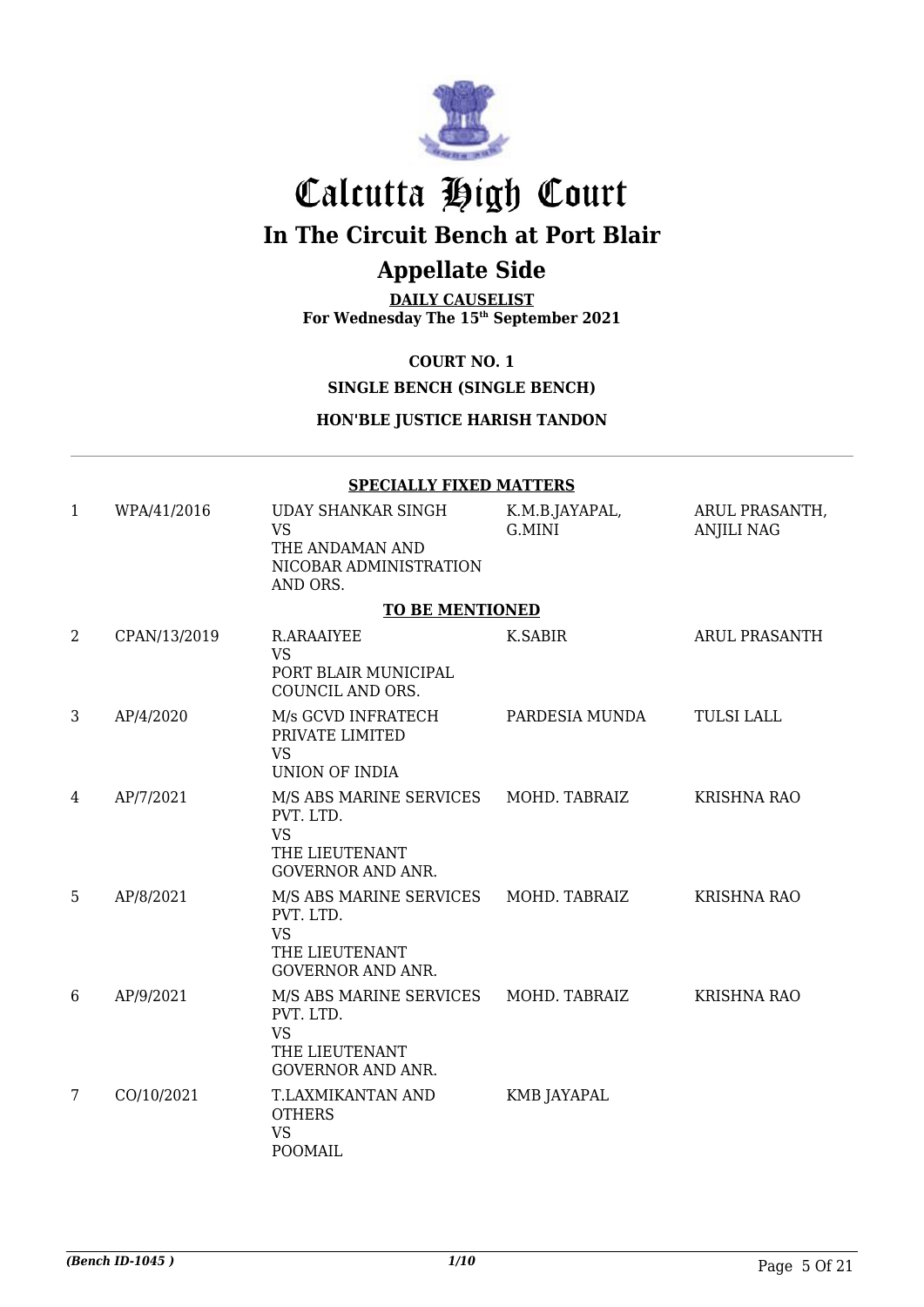| 8  | WPA/171/2021      | DEEPIKA KISHAN @<br>DEEPIKA KISHEN<br><b>VS</b><br>U. T. OF ANDAMAN AND<br><b>ORS</b>                                  | S. AJHIT PRASAD                     |                                      |
|----|-------------------|------------------------------------------------------------------------------------------------------------------------|-------------------------------------|--------------------------------------|
| 9  | WPA/173/2021      | <b>S.VIJAY KUMAR</b><br><b>VS</b><br>THE LIEUTENANT<br><b>GOVERNOR (DISCIPLINARY</b><br>AUTHORITY)                     | <b>GOPALA BINNU</b><br><b>KUMAR</b> |                                      |
|    | IA NO: CAN/1/2021 |                                                                                                                        |                                     |                                      |
|    |                   | <b>MOTION</b>                                                                                                          |                                     |                                      |
| 10 | CO/12/2021        | NAMITA MISTRY AND<br><b>ANOTHER</b><br><b>VS</b><br>PARITOSH MISTRY AND<br><b>OTHERS</b>                               | <b>GOPALA BINNU</b><br><b>KUMAR</b> |                                      |
| 11 | WPA/78/2021       | ABDUL HASSIM AND ORS.<br><b>VS</b><br>THE LIEUTENANT<br><b>GOVERNOR AND ORS.</b>                                       | MOHD. TABRAIZ                       | KRISHNA RAO, ARUL<br><b>PRASANTH</b> |
| 12 | WPA/159/2021      | <b>ARUN MISHRA</b><br>VS<br>THE ANDAMAN AND<br>NICOBAR ADMINISTRATION<br>AND ORS.                                      | K. VIJAY KUMAR                      | <b>KRISHNA RAO</b>                   |
| 13 | WPA/161/2021      | M/S THANGAVELU<br>TRADERS AND ANR.<br><b>VS</b><br>THE ANDAMAN AND<br>NICOBAR ADMINISTRATION<br>AND ORS.               | ANJILI NAG,<br>V.K.BISWAS           | <b>KRISHNA RAO</b>                   |
| 14 | WPA/169/2021      | HOTELIERS ASSOCIATION<br>OF ANDAMAN AND<br>NICOBAR ISLANDS AND<br>ANR.<br><b>VS</b><br>THE CHIEF SECRETARY<br>AND ORS. | ANJILI NAG,<br>V.K.BISWAS           | KRISHNA RAO                          |
| 15 | WPA/204/2021      | <b>FATHIMA YUSUF</b><br><b>VS</b><br>THE ANDAMAN AND<br>NICOBAR ADMINISTRATION<br>AND ORS.                             | <b>ANJILI NAG</b>                   |                                      |
| 16 | WPA/216/2021      | KALACHAND GHARAMI<br><b>VS</b><br>THE LIEUTENANT<br><b>GOVERNOR AND ORS</b>                                            | ANANDA HALDER                       | <b>KRISHNA RAO</b>                   |
| 17 | WPA/217/2021      | RAJ SULOCHANA @ J.<br>RAJASULOSNA<br><b>VS</b><br>THE LABOUR<br>COMMISSIONER AND ORS.                                  | SHIPRA MANDAL                       | <b>KRISHNA RAO</b>                   |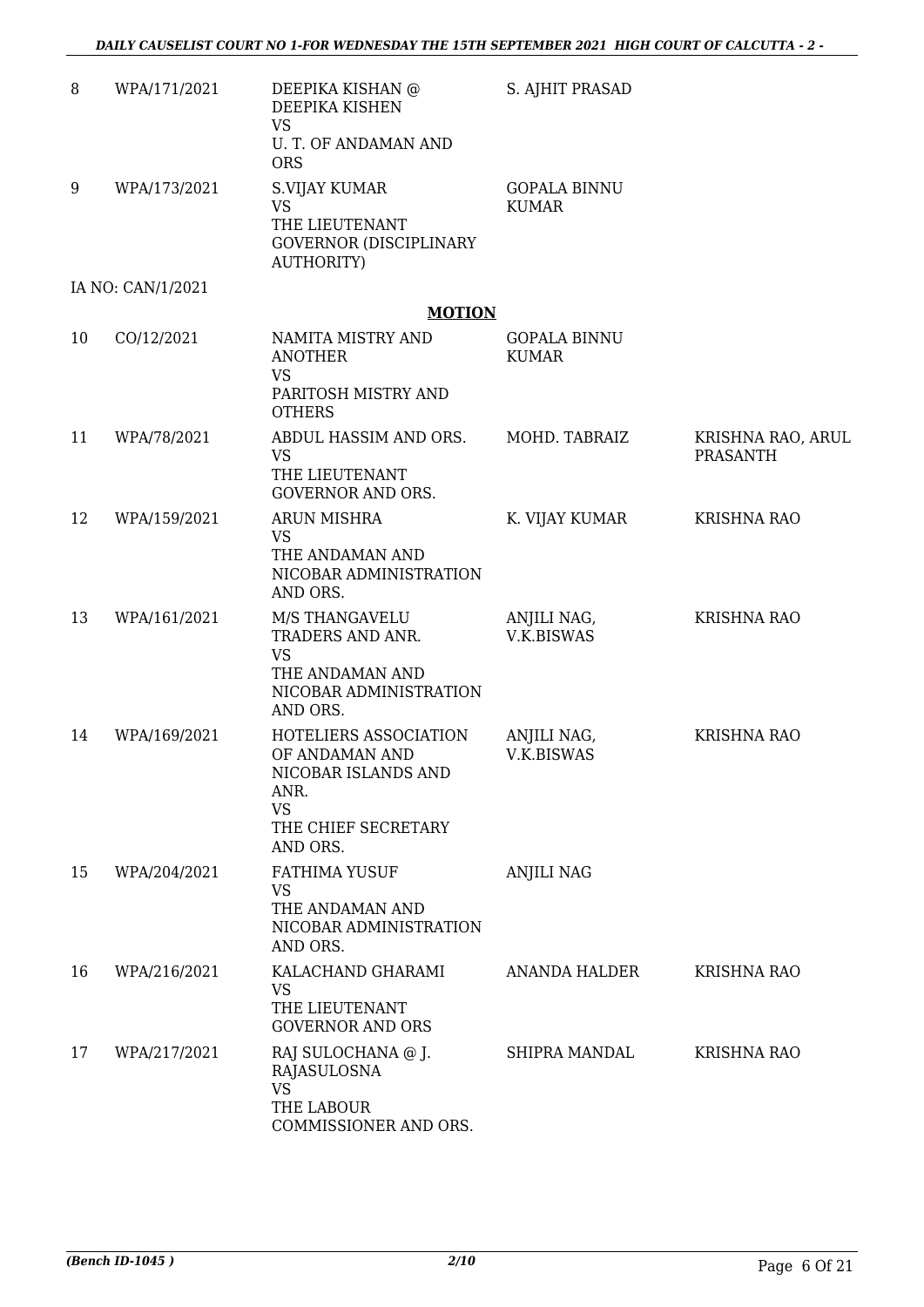| 18 | WPA/219/2021       | JAGDISH NARAYAN<br><b>VS</b><br>THE DEPUTY                                                                | PROHIT MOHAN LAL                    |                                |
|----|--------------------|-----------------------------------------------------------------------------------------------------------|-------------------------------------|--------------------------------|
| 19 | WPA/222/2021       | COMMISSIONER AND ORS.<br>P.AMEENA KUTTY<br><b>VS</b><br>ANDAMAN AND NICOBAR<br>ADMINISTRATION AND<br>ORS. | MOHAMMED<br><b>TABRAIZ</b>          |                                |
|    |                    | <b>FOR ORDERS</b>                                                                                         |                                     |                                |
| 20 | WPA/5758/2020      | SHRI. PRASHANTH RAJESH<br><b>VS</b><br>UNION OF INDIA AND ANR.                                            | SOMESH KUMAR<br><b>GHOSH</b>        | <b>TULSI LALL</b>              |
|    | IA NO: CAN/1/2021  |                                                                                                           |                                     |                                |
|    | wt21 WPA/5800/2020 | SHRI. PULAPARTHY<br><b>RAMESH</b><br><b>VS</b><br>UNION OF INDIA AND ANR.                                 | <b>SOMESH KUMAR</b><br><b>GHOSH</b> | <b>TULSI LALL</b>              |
|    | IA NO: CAN/1/2021  |                                                                                                           |                                     |                                |
|    | wt22 WPA/5865/2020 | SHRI. PULAPARTHY<br><b>SURESH</b><br><b>VS</b><br>UNION OF INDIA AND ANR.                                 | SOMESH KUMAR<br><b>GHOSH</b>        | <b>TULSI LALL</b>              |
|    | IA NO: CAN/1/2021  |                                                                                                           |                                     |                                |
| 23 | WPA/92/2021        | SHABAB ALI AND ORS.<br><b>VS</b><br>THE LIEUTENANT<br><b>GOVERNOR AND ORS.</b>                            | <b>ANANDA HALDER</b>                | ARUL PRASANTH<br>K.M.B.JAYAPAL |
|    | wt24 WPA/313/2018  | <b>SHOBA SINGH</b><br><b>VS</b><br>THE ANDAMAN AND<br>NICOBAR ADMINISTRATION<br>AND ORS.                  | K.M.B.JAYAPAL                       | <b>KRISHNA RAO</b>             |
|    |                    | <b>APPLICATION</b>                                                                                        |                                     |                                |
| 25 | FMAT/5/2020        | NEW INDIA ASSURANCE<br>CO. LTD.<br><b>VS</b><br>RAJA SEKHAR AND ORS.                                      | N.A.KHAN                            | A.K.CHARABORTY                 |
| 26 | WPA/61/2020        | THE ANDAMAN AND<br><b>NICOBAR</b><br>ADMINISTRATION,<br><b>VS</b>                                         | MAHESHWAR LALL                      | RAJINDER SINGH                 |
|    | IA NO: CAN/1/2021  | PONDICHERRY UNIVERSITY                                                                                    |                                     |                                |
|    |                    |                                                                                                           |                                     |                                |
| 27 | FMAT/3/2021        | <b>AMIYO ROY</b><br><b>VS</b><br>THE DIRECTOR AND<br><b>ANOTHER</b>                                       | <b>ANJILI NAG</b>                   |                                |
|    |                    |                                                                                                           |                                     |                                |

IA NO: CAN/1/2021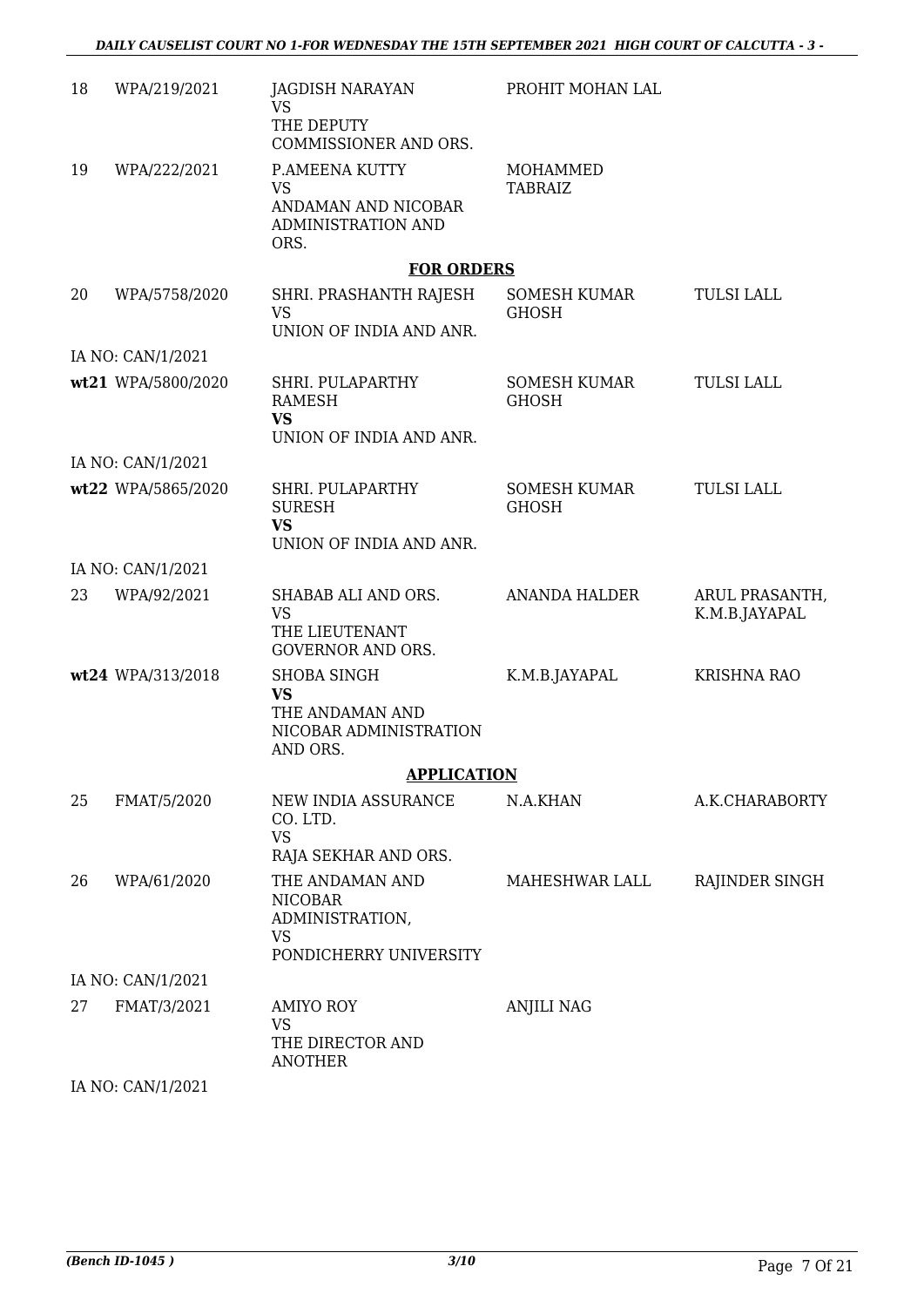| 28 | AP/6/2021                      | M/S. M.K. DEVELOPERS<br><b>VS</b><br><b>JOINT DIRECTOR</b><br>(CONTRACTS) FOR<br><b>ACCEPTING OFFICER</b><br>(CHIEF ENGINEER)     | S.K.GOLDER,<br><b>S.SARKAR</b>      | <b>TULSI LALL</b>                                 |
|----|--------------------------------|-----------------------------------------------------------------------------------------------------------------------------------|-------------------------------------|---------------------------------------------------|
|    |                                | <b>CONTEMPT APPLICATION</b>                                                                                                       |                                     |                                                   |
| 29 | CPAN/11/2021<br>IN WP 914/2020 | DAVINDER PAL SINGH<br><b>VS</b><br>SANJEEV MITAL, THE<br><b>SECRETARY (REVENUE)</b><br>AND ANR.                                   | ANJILI NAG, SHIPRA<br><b>MANDAL</b> |                                                   |
| 30 | CPAN/16/2021<br>IN WP 172/2021 | HOTEL SEASHELL<br><b>VS</b><br><b>AJIT BARNARD</b>                                                                                | <b>ANJILI NAG</b>                   |                                                   |
|    |                                | <b>FOR HEARING</b>                                                                                                                |                                     |                                                   |
| 31 | WPA/9/2018                     | P.SUNDARA RAO<br><b>VS</b><br>THE LIEUTENANT<br><b>GOVERNOR AND ORS.</b>                                                          | <b>GOPALA BINNU</b><br><b>KUMAR</b> |                                                   |
| 32 | WPA/171/2018                   | MULTIPLE AGENCIES<br>PRIVATE LIMITED AND ANR.<br><b>VS</b><br><b>ANDAMAN STATE</b><br><b>COOPERATIVE BANK</b><br>LIMITED AND ORS. | $\mathbf N$                         | MOHD. TABRAIZ,<br><b>KRISHNA RAO</b>              |
| 33 | WPA/236/2018                   | EXECUTIVE ENGINEER,<br>CONSTRUCTION DIVISION-<br>II, APWD<br><b>VS</b><br>S. PRABHAKARAN AND ORS.                                 | MOHAMMED<br><b>TABRAIZ</b>          | <b>GOPALA BINNU</b><br><b>KUMAR</b>               |
| 34 | WPA/283/2018                   | VANVIKAS EMPLOYEES<br>ASSOCIATION AND ORS.<br><b>VS</b><br>HE MINISTRY OF HOME<br>AFFAIRS AND ORS.                                | <b>G.BINNU KUMAR</b>                | TULSI LALL,<br>KRISHNA RAO,<br><b>TASNEEM</b>     |
| 35 | SA/1/2019                      | USMAN ALI AND ORS.<br><b>VS</b><br>CHAMPA DEVI AND ORS.                                                                           | N.A.KHAN                            | K.M.B.JAYAPAL,<br>G.MINI, SABRINA<br><b>BEGUM</b> |
|    | wt36 SA/2/2019                 | USMAN ALI AND ORS.<br><b>VS</b><br>CHAMPA DEVI AND ORS.                                                                           | N.A.KHAN                            | K.M.B.JAYAPAL,<br>G.MINI, SABRINA<br><b>BEGUM</b> |
| 37 | FMAT/3/2019                    | SABITA DEVI AND ORS.<br><b>VS</b><br>THE MANAGER AND ANR.                                                                         | K.M.B.JAYAPAL,<br>G.MINI            | ARUL PRASANTH,<br><b>ANITHA HEGDE</b>             |
| 38 | SA/4/2019                      | JAI NARAYAN SINGH<br><b>VS</b><br>BADRUDDIN AND ORS.                                                                              | K.M.B.JAYAPAL                       | N.A.KHAN                                          |
| 39 | SA/7/2019                      | <b>SUKHODA ROY</b><br><b>VS</b><br>ANWESHA SARKAR AND<br>ANR.                                                                     | <b>AJAY KUMAR</b><br><b>MANDAL</b>  | K.M.B.JAYAPAL,<br>G.MINI                          |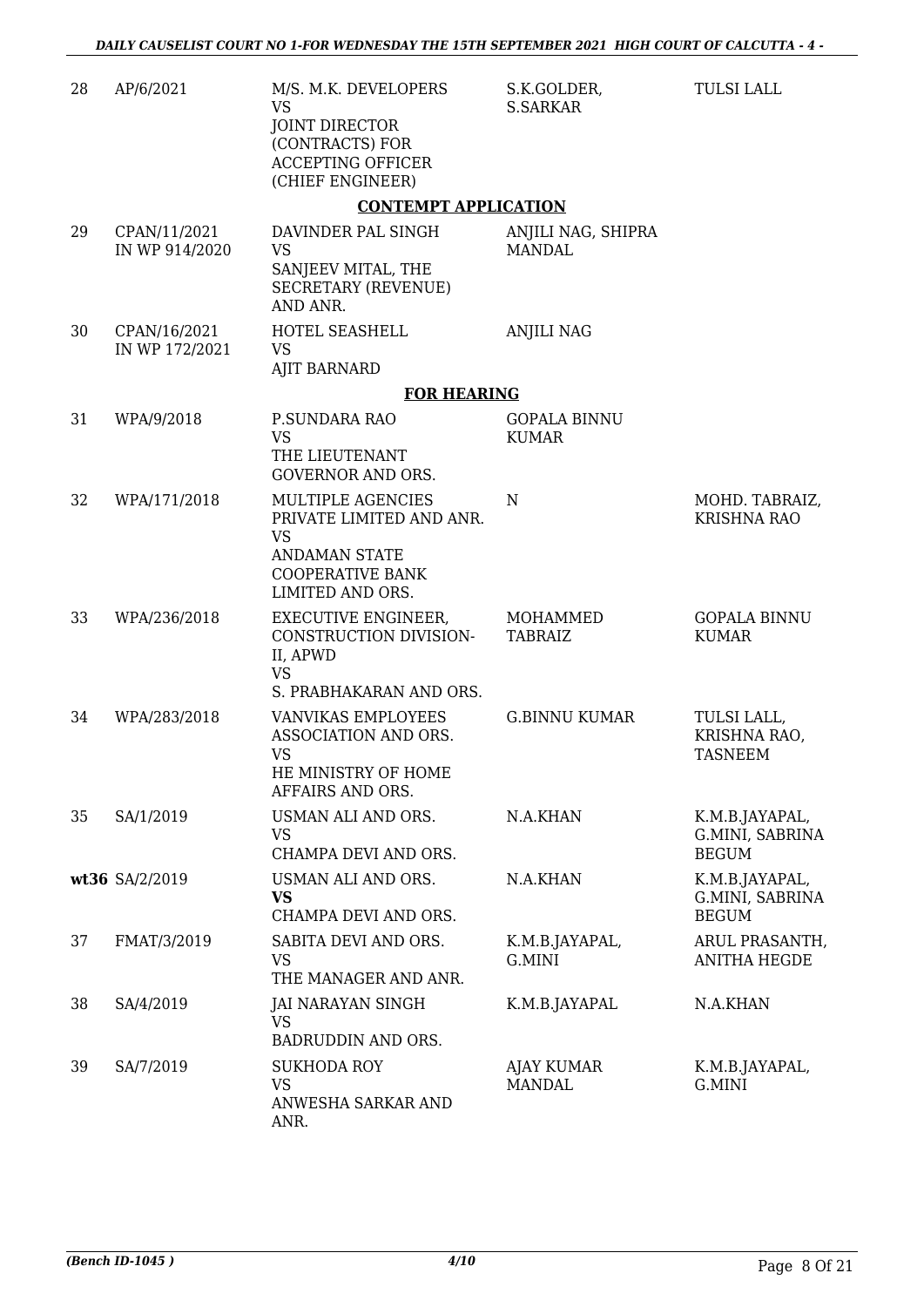| 40 | SAT/11/2019       | AJIT RANJAN SAOJAL<br>VS<br>SANDHAYA RANI SAOJAL<br>AND ORS.                                       | <b>ANANDA HALDER</b>                | ARUL PRASANTH                            |
|----|-------------------|----------------------------------------------------------------------------------------------------|-------------------------------------|------------------------------------------|
|    | IA NO: CAN/1/2021 |                                                                                                    |                                     |                                          |
| 41 | WPA/101/2019      | M/S ANDAMAN BUBBLES<br>AND ORS.<br><b>VS</b><br>THE LIEUTENANT<br><b>GOVERNOR AND ORS.</b>         | <b>ANJILI NAG</b>                   | KRISHNA RAO, AJAY<br><b>KUMAR MANDAL</b> |
| 42 | WPA/150/2019      | UTTAM SHIL @ UTTAM<br>SEAL AND ORS.<br><b>VS</b><br>THE LIEUTENANT<br><b>GOVERNOR AND ORS.</b>     | <b>ANJILI NAG</b>                   | <b>KRISHNA RAO</b>                       |
|    | wt43 WPA/3/2019   | SHYNI JOSE<br><b>VS</b><br>THE LIEUTENANT<br><b>GOVERNOR AND ORS.</b>                              | <b>ANJILI NAG</b>                   | <b>KRISHNA RAO</b>                       |
|    | wt44 WPA/9/2019   | T. SHANMUGAM<br><b>VS</b><br>THE LIEUTENANT<br><b>GOVERNOR AND ORS.</b>                            | <b>ANJILI NAG</b>                   | KRISHNA RAO                              |
| 45 | WPA/179/2019      | <b>SELVI K.NATHAN</b><br><b>VS</b><br>THE ANDAMAN AND<br>NICOBAR ADMINISTRATION<br>AND ORS.        | K.M.B.JAYAPAL,<br>G.MINI            | <b>KRISHNA RAO</b>                       |
| 46 | WPA/203/2019      | DIVISIONAL FOREST<br>OFFICER, MAYABUNDER<br><b>VS</b><br>SHRI. BIRSA KINDO                         | S. C. MISHRA                        | <b>GOPALA BINU</b><br><b>KUMAR</b>       |
|    | wt47 WPA/173/2019 | <b>SHRI BIRSA KINDO</b><br><b>VS</b><br>THE DIVISIONAL FOREST<br>OFFICER, MAYABUNDER               | <b>GOPALA BINU KUMAR</b>            | <b>KRISHNA RAO</b>                       |
| 48 | WPA/209/2019      | R. KAUSHALYA AND ORS.<br><b>VS</b><br>THE UNION OF INDIA AND<br>ORS.                               | ANJILI NAG, SHIPRA<br><b>MANDAL</b> | MOHD. TABRAIZ                            |
| 49 | WPA/226/2019      | <b>ANDAMAN TIMBER</b><br><b>INDUSTRIES LIMITED</b><br><b>VS</b><br>THE CHIEF SECRETARY<br>AND ORS. | K.M.B.JAYAPAL,<br>G.MINI            | <b>KRISHNA RAO</b>                       |
| 50 | WPA/237/2019      | SHRI. S. M. MUSTAFA<br><b>VS</b><br>THE ANDAMAN AND<br>NICOBAR ADMINISTRATION<br>AND ORS.          | G.MINI AND K.M.B.<br>JAYAPAL        | <b>KRISHNA RAO</b>                       |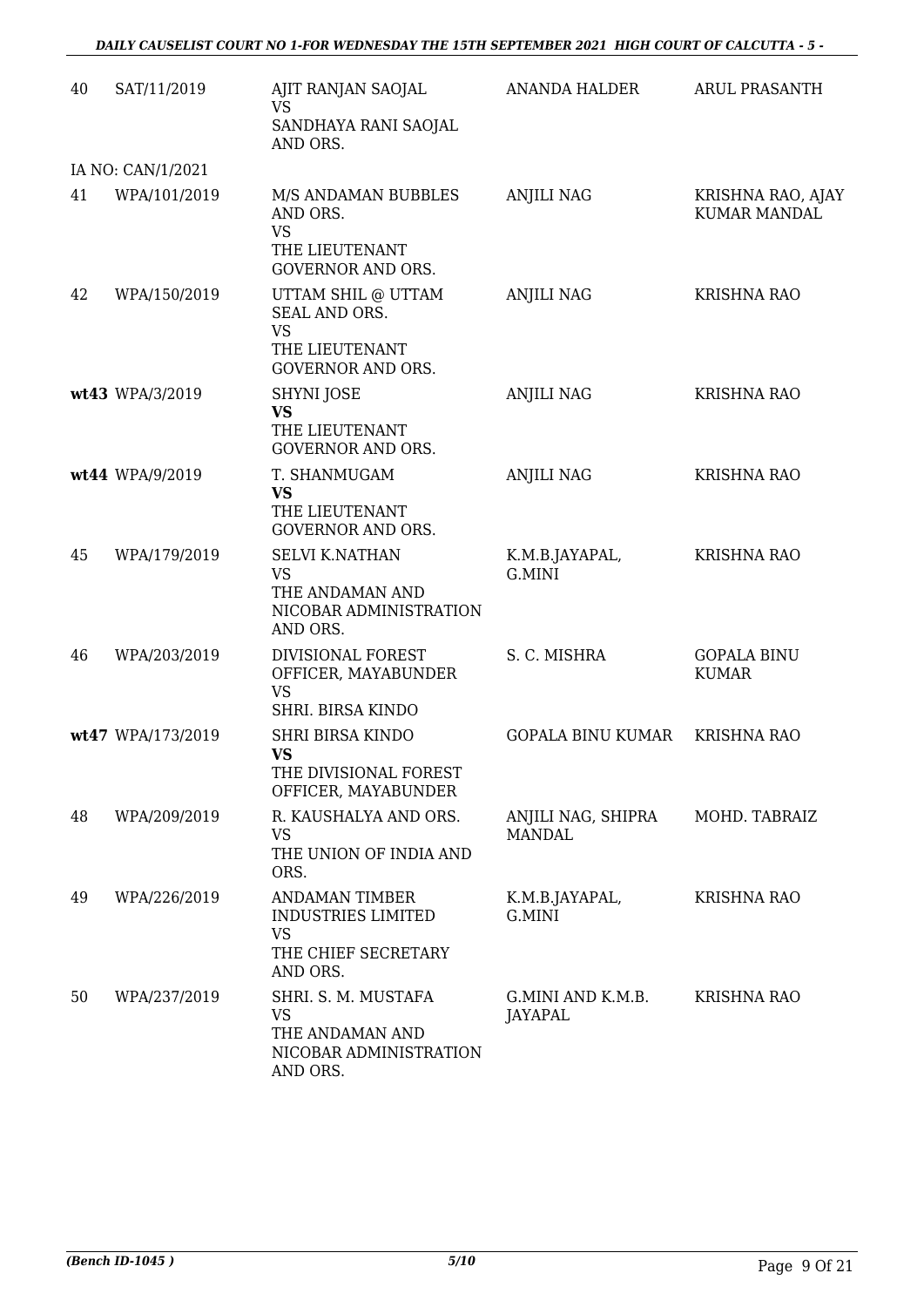| 51 | WPA/241/2019 | THE EXECUTIVE ENGINEER<br>NORTH ANDAMAN<br>CONSTRUCTION DIVISION<br>(NACD)<br><b>VS</b><br>SMTI. REKHA NAIR AND<br>ORS.       | MOHAMMED<br><b>TABRAIZ</b>                | <b>GOPALA BINNU</b><br><b>KUMAR</b> |
|----|--------------|-------------------------------------------------------------------------------------------------------------------------------|-------------------------------------------|-------------------------------------|
| 52 | WPA/246/2019 | <b>A.SUNDAR</b><br><b>VS</b><br>THE HONBLE LIEUTENANT                                                                         | <b>GOPALA BINNU</b><br><b>KUMAR</b>       | M.P.KAMARAJ                         |
| 53 | WPA/263/2019 | <b>GOVERNOR AND ORS.</b><br>KUMAR HARSHAVARDHAN<br><b>VS</b><br>THE UNION OF INDIA AND<br>ORS.                                | KMB JAYAPAL                               | <b>TASNEEM</b>                      |
| 54 | WPA/282/2019 | <b>MANOJ PAUL</b><br><b>VS</b><br>THE UNION TERRITORY,<br>ADMINISTRATION OF<br>ANDAMAN AND NICOBAR<br><b>ISLANDS AND ORS.</b> | <b>IN PERSON</b>                          | <b>KRISHNA RAO</b>                  |
| 55 | WPA/288/2019 | SHRI. SHAJAN T. OOMMEN<br><b>VS</b><br>ANDAMAN AND NICOBAR<br>ADMINISTRATION AND<br>ORS.                                      | DEEP CHAIM KABIR,<br>S. AJITH PRASAD      | KRISHNA RAO                         |
| 56 | WPA/293/2019 | <b>RAJESH RAM</b><br><b>VS</b><br>THE ANDAMAN AND<br>NICOBAR ADMINISTRATION<br>AND ORS.                                       | DEEP CHAIM KABIR,<br><b>S.AJIT PRASAD</b> | ARUL PRASANTH,<br>N.A.KHAN          |
| 57 | WPA/329/2019 | TOURIST WORKERS UNION<br>AND ANR.<br><b>VS</b><br>THE ANDAMAN AND<br>NICOBAR ADMINISTRATION<br>AND ORS.                       | <b>GOPALA BINNU</b><br><b>KUMAR</b>       | KRISHNA RAO,<br><b>ANJILI NAG</b>   |
| 58 | FMA/1/2020   | ARPITA GHOSH<br>VS<br>SHIV PRASAD AND ANR.                                                                                    | MR. KRISHNA RAO                           | S.C.MISHRA                          |
| 59 | SAT/1/2020   | M. T. SAIDU AND ORS.<br><b>VS</b><br>M/S. ANDAMAN TIMBER<br><b>INDUSTRIES LIMITED AND</b><br>ANR.                             | K. VIJAY KUMAR                            | K. M. B JAYAPAL                     |
| 60 | SAT/7/2020   | KALAIARASAN AND ORS.<br><b>VS</b><br>ASIF ALI AND ORS.                                                                        | ANJILI NAG                                | KMB JAYAPAL                         |
| 61 | CO/10/2020   | REKHA ROY<br>VS<br><b>GURUCHAND MAJUMDAR</b><br>AND ORS.                                                                      | <b>RAKESH KUMAR</b>                       |                                     |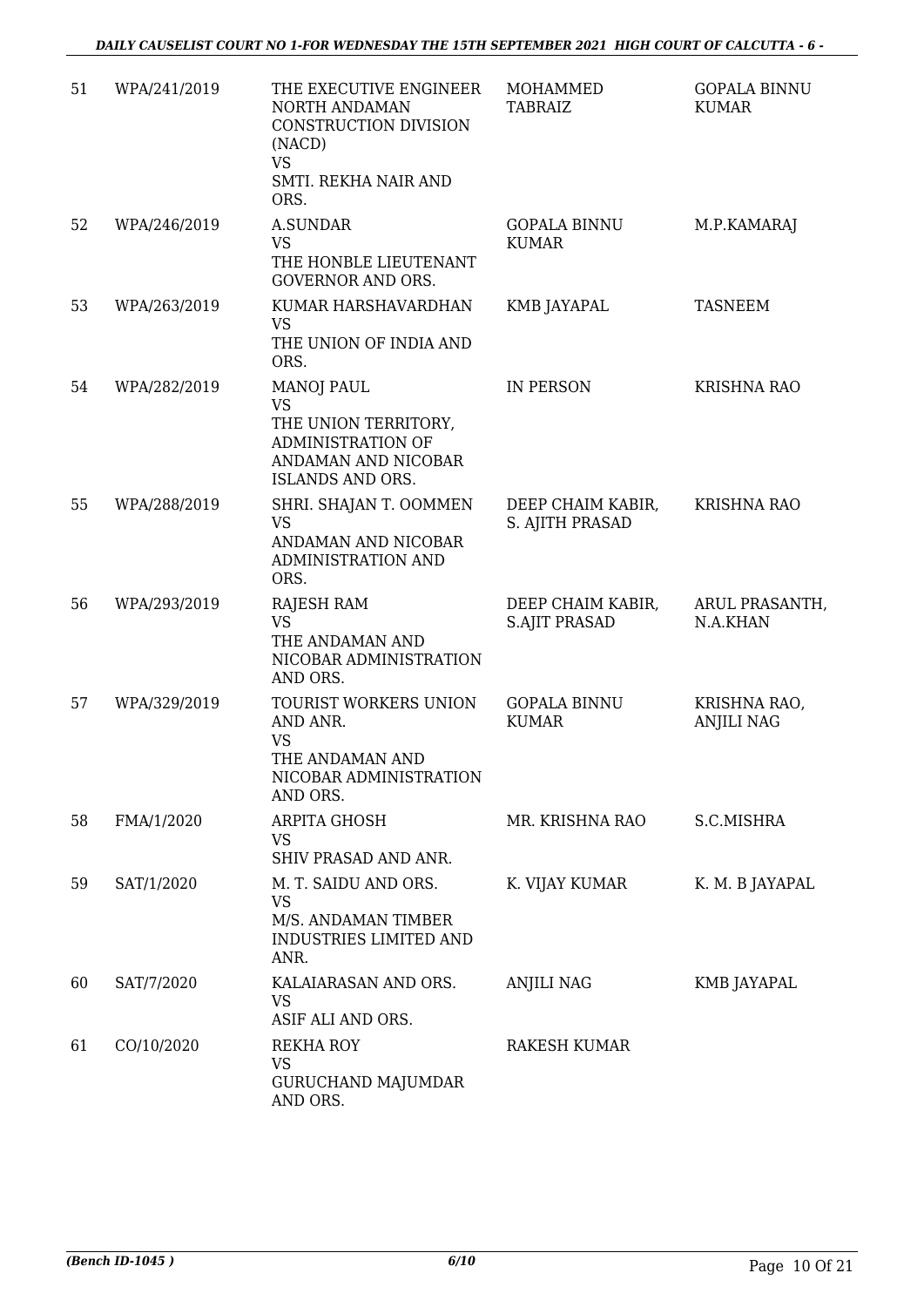| 62 | WPA/34/2020       | SMTI. REBA MONDAL<br>VS<br>THE UNION OF INDIA AND<br>ORS.                                  | <b>ANANDA HALDER</b>                 | <b>KRISHNA RAO</b>                       |
|----|-------------------|--------------------------------------------------------------------------------------------|--------------------------------------|------------------------------------------|
| 63 | WPA/52/2020       | P.KANNAN<br><b>VS</b><br>THE UNION OF INDIA AND<br>ORS.                                    | K.M.B.JAYAPAL                        | KRISHNA RAO, AJAY<br><b>KUMAR MANDAL</b> |
| 64 | WPA/76/2020       | <b>JOHN WESLEY</b><br><b>VS</b><br>THE ANDAMAN AND<br>NICOBAR ADMINISTRATION<br>AND ORS.   | K. Vijay Kumar                       | KRISHNA RAO,<br>M.P.KAMARAJ              |
| 65 | WPA/92/2020       | <b>BINA DAS</b><br><b>VS</b><br>THE LIEUTENANT<br><b>GOVERNOR AND ORS.</b>                 |                                      | KRISHNA RAO                              |
| 66 | WPA/95/2020       | <b>ANITA XESS</b><br><b>VS</b><br>THE UNION OF INDIA AND<br>ORS.                           | <b>GOPALA BINNU</b><br><b>KUMAR</b>  |                                          |
| 67 | WPA/97/2020       | P.YADAVA RAO<br><b>VS</b><br>THE UNION OF INDIA AND<br>ORS.                                | <b>GOPALA BINNU</b><br><b>KUMAR</b>  | KRISHNA RAO, AJAY<br><b>KUMAR MANDAL</b> |
| 68 | WPA/102/2020      | SHRI. AKSHAY PANT<br><b>VS</b><br>THE UNION OF INDIA AND<br>ORS.                           | G. MINI AND K.M.B.<br><b>JAYAPAL</b> | M.P.KAMARAJ                              |
| 69 | WPA/105/2020      | PREM KISHEN<br><b>VS</b><br>THE ANDAMAN AND<br>NICOBAR ADMINISTRATION<br>AND ORS.          | K.M.B.JAYAPAL,<br>G.MINI             | <b>KRISHNA RAO</b>                       |
|    | wt70 WPA/103/2020 | <b>HARISH KISHEN</b><br><b>VS</b><br>THE ANDAMAN AND<br>NICOBAR ADMINISTRATION<br>AND ORS. | K.M.B.JAYAPAL,<br>G.MINI             | <b>KRISHNA RAO</b>                       |
|    | wt71 WPA/104/2020 | <b>RAM KISHEN</b><br><b>VS</b><br>THE ANDAMAN AND<br>NICOBAR ADMINISTRATION<br>AND ORS.    | K.M.B.JAYAPAL,<br>G.MINI             | <b>KRISHNA RAO</b>                       |
|    | wt72 WPA/106/2020 | PERNITA DEVI<br><b>VS</b><br>THE ANDAMAN AND<br>NICOBAR ADMINISTRATION<br>AND ORS.         | K.M.B.JAYAPAL,<br>G.MINI             | <b>KRISHNA RAO</b>                       |
|    | wt73 WPA/110/2020 | <b>KHATHIJA</b><br><b>VS</b><br>THE UNION OF INDIA AND<br>ORS.                             | K.M.B.JAYAPAL                        | <b>KRISHNA RAO</b>                       |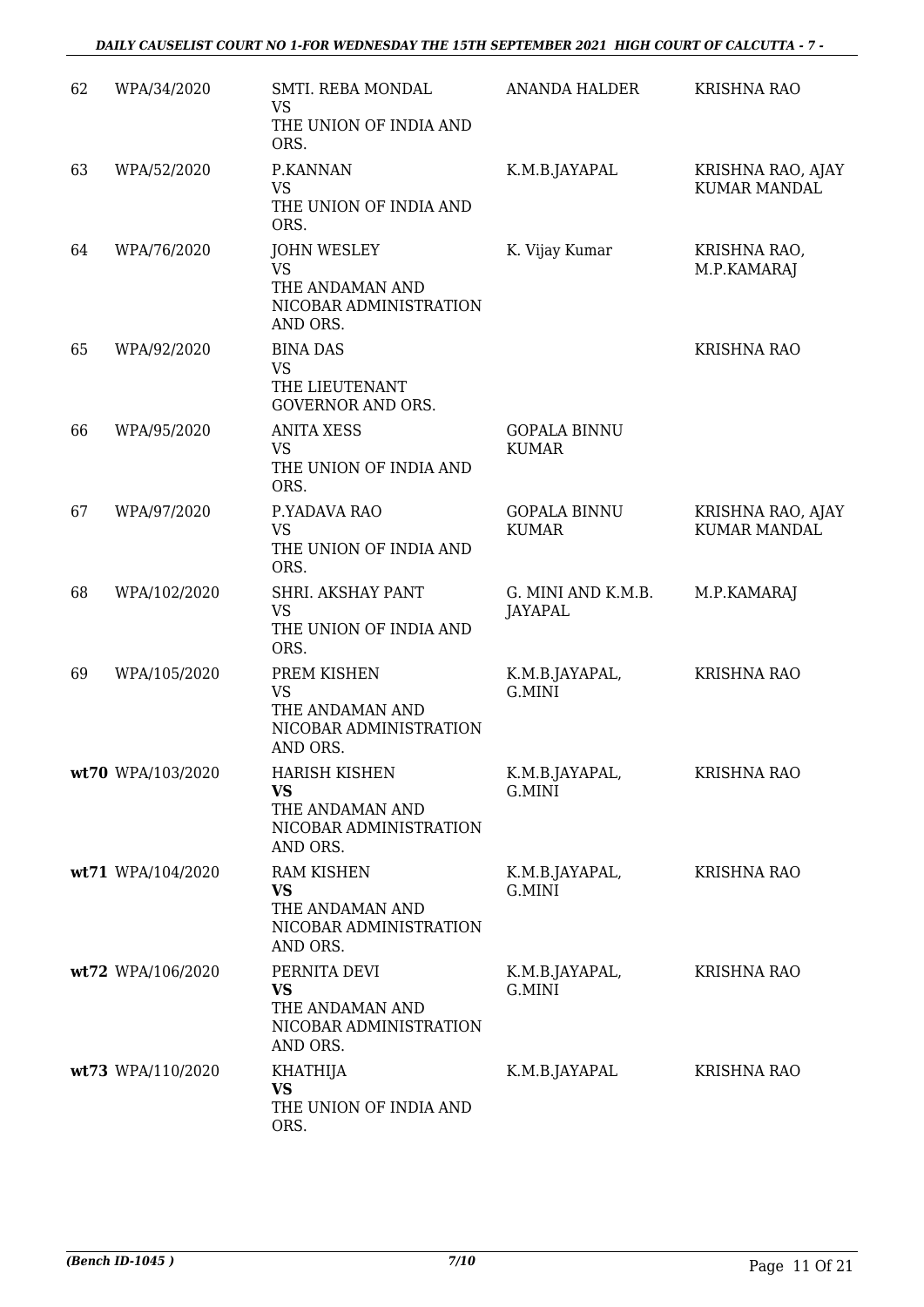|    | wt74 WPA/70/2021  | HAR JEEVAN RAM<br><b>VS</b><br>THE LIEUTENANT<br><b>GOVERNOR AND ORS.</b>                                  | K.M.B.JAYAPAL                       | K.M.B.JAYAPAL                            |
|----|-------------------|------------------------------------------------------------------------------------------------------------|-------------------------------------|------------------------------------------|
|    | wt75 WPA/71/2021  | PREM KISHEN<br><b>VS</b><br>THE ANDAMAN AND<br>NICOBAR ADMINISTRATION                                      | K.M.B.JAYAPAL                       | <b>KRISHNA RAO</b>                       |
|    | wt76 WPA/72/2021  | AND ORS.<br><b>HARISH KISHEN</b><br><b>VS</b><br>THE ANDAMAN AND<br>NICOBAR ADMINISTRATION<br>AND ORS.     | K.M.B. JAYAPAL                      | <b>KRISHNA RAO</b>                       |
| 77 | WPA/107/2020      | THE EXECUTIVE ENGINEER<br><b>VS</b><br>S.MANOHARI AND ORS.                                                 | <b>KRISHNA RAO</b>                  | <b>G.BINNU KUMAR</b>                     |
|    | wt78 WPA/117/2020 | S.MANOHARI AND ORS.<br><b>VS</b><br>THE EXECUTIVE<br>ENGINEER, PORT BLAIR<br>NORTH DIVISION, APWD          | <b>GOPALA BINNU</b><br><b>KUMAR</b> | <b>KRISHNA RAO</b>                       |
| 79 | WPA/116/2020      | BIJLI KAAMGAR UNION AND<br>ANR.<br><b>VS</b><br>THE HONBLE<br>LT.GOVERNOR AND ORS.                         | <b>GOPALA BINNU</b><br><b>KUMAR</b> | KRISHNA RAO, AJAY<br><b>KUMAR MANDAL</b> |
| 80 | WPA/121/2020      | <b>SOBHANA KUMARI</b><br><b>VS</b><br>THE LIEUTENANT<br><b>GOVERNOR AND ORS.</b>                           | <b>GOPALA BINNU</b><br><b>KUMAR</b> | <b>KRISHNA RAO</b>                       |
| 81 | WPA/123/2020      | M.KRISHNAN<br><b>VS</b><br>THE LT GOVERNOR AND<br>ORS.                                                     | MOHAMMED<br><b>TABRAIZ</b>          | <b>ARUL PRASANTH</b>                     |
| 82 | WPA/131/2020      | <b>SOURAV MISRA</b><br><b>VS</b><br>THE ANDAMAN AND<br>NICOBAR ADMINISTRATION<br>AND ORS.                  | K.VIJAY KUMAR                       | <b>KRISHNA RAO</b>                       |
| 83 | WPA/137/2020      | MOHD. NASRULLAH<br><b>VS</b><br>THE COMMISSIONER,<br><b>GOOD AND SERVICE TAX</b><br>AND ORS.               | <b>ANANDA HALDER</b>                | KRISHNA RAO,<br>A.K.MANDAL               |
| 84 | WPA/149/2020      | M/S T.T. TRADING<br>COMPANY AND ANR.<br><b>VS</b><br>THE ANDAMAN AND<br>NICOBAR ADMINISTRATION<br>AND ORS. | <b>ANJILI NAG</b>                   | <b>ARUL PRASANTH</b>                     |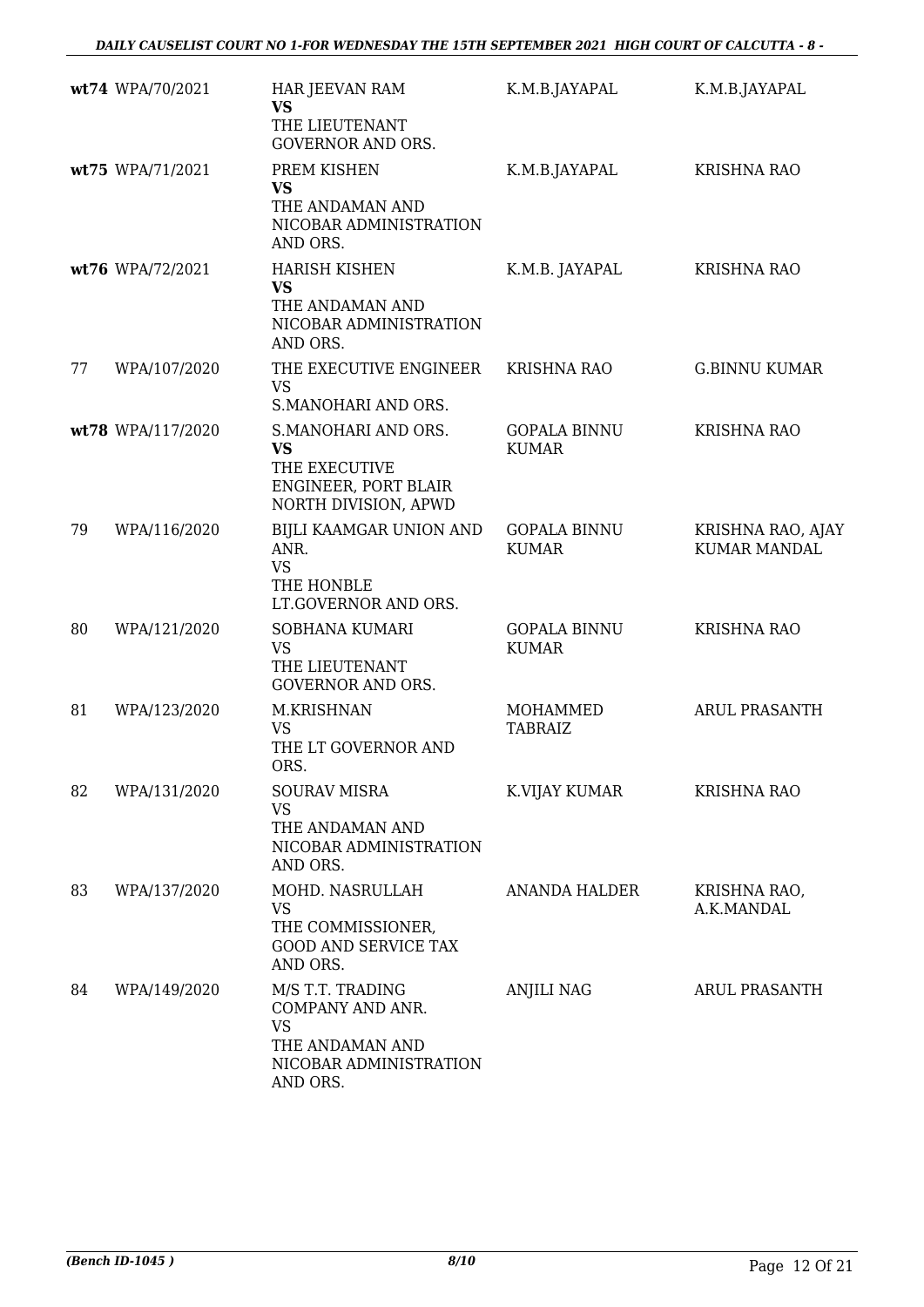| 85 | WPA/8463/2020     | SHRI. V. RAVICHANDRAN<br>AND ANR.<br><b>VS</b><br>THE LT.GOVERNOR AND<br>ORS.           | <b>GOPALA BINU KUMAR</b>            | KRISHNA RAO, AJAY<br><b>KUMAR MANDAL</b>  |
|----|-------------------|-----------------------------------------------------------------------------------------|-------------------------------------|-------------------------------------------|
| 86 | WPA/9283/2020     | RITHI SINGH AND ORS.<br><b>VS</b><br>THE LIEUTENANT<br><b>GOVERNOR AND ORS.</b>         | <b>ANJILI NAG</b>                   | KRISHNA RAO, AJAY<br><b>KUMAR MANDAL</b>  |
| 87 | WPA/2/2021        | <b>S.RAVINDRAN</b><br><b>VS</b><br>THE ADMINISTRATOR AND<br>ORS.                        | ANJILI NAG, SHIPRA<br><b>MANDAL</b> | KRISHNA RAO,<br>A.K.MANDAL                |
| 88 | WPA/46/2021       | M. MEGHAVARNAM AND<br>ORS.<br><b>VS</b><br>THE DIRECTOR GENERAL<br>OF SHIPPING AND ORS. | ANJILI NAG, SHIPRA<br><b>MANDAL</b> | TULSI LALL,<br>KRISHNA RAO,<br>A.K.MANDAL |
| 89 | WPA/58/2021       | KAUSHALYA DEVI<br><b>VS</b><br>THE LIEUTENANT<br><b>GOVERNOR AND ORS.</b>               | K. M. B. JAYAPAL                    | KRISHNA RAO,<br>A.K.MANDAL                |
| 90 | WPA/59/2021       | M.HEERA KUNWAR<br><b>VS</b><br>THE LIEUTENANT<br><b>GOVERNOR AND ORS.</b>               | K.M.B. Jayapal                      | <b>AJAY KUMAR</b><br><b>MANDAL</b>        |
| 91 | WPA/60/2021       | PREM KUMARI<br><b>VS</b><br>THE LIEUTENANT<br><b>GOVERNOR AND ORS.</b>                  | K.M.B.JAYAPAL                       | <b>KRISHNA RAO</b>                        |
|    | wt92 WPA/61/2021  | PREM LALL<br><b>VS</b><br>THE LIEUTENANT<br><b>GOVERNOR AND ORS.</b>                    | K.M.B. JAYAPAL                      | KRISHNA RAO                               |
| 93 | WPA/62/2021       | DEEPAK LALL<br><b>VS</b><br>THE LIEUTENANT<br><b>GOVERNOR AND ORS.</b>                  | K.M.B.JAYAPAL                       | <b>KRISHNA RAO</b>                        |
| 94 | WPA/65/2021       | KAILASH KUMARI<br><b>VS</b><br>THE LIEUTENANT<br><b>GOVERNOR AND ORS.</b>               | K.M.B JAYAPAL                       | AJAY KUMAR<br><b>MANDAL</b>               |
| 95 | WPA/103/2021      | <b>SUKH DEV SINGH</b><br><b>VS</b><br>THE LIEUTENANT<br><b>GOVERNOR</b>                 | ANJILI NAG                          | ARUL PRASANTH                             |
|    | wt96 WPA/115/2021 | <b>ABDUL GAFFAR</b><br>VS<br>THE LIEUTENANT<br>GOVERNOR AND ORS.                        | ANJILI NAG, SHIPRA<br>MANDAL        | <b>ARUL PRASANTH</b>                      |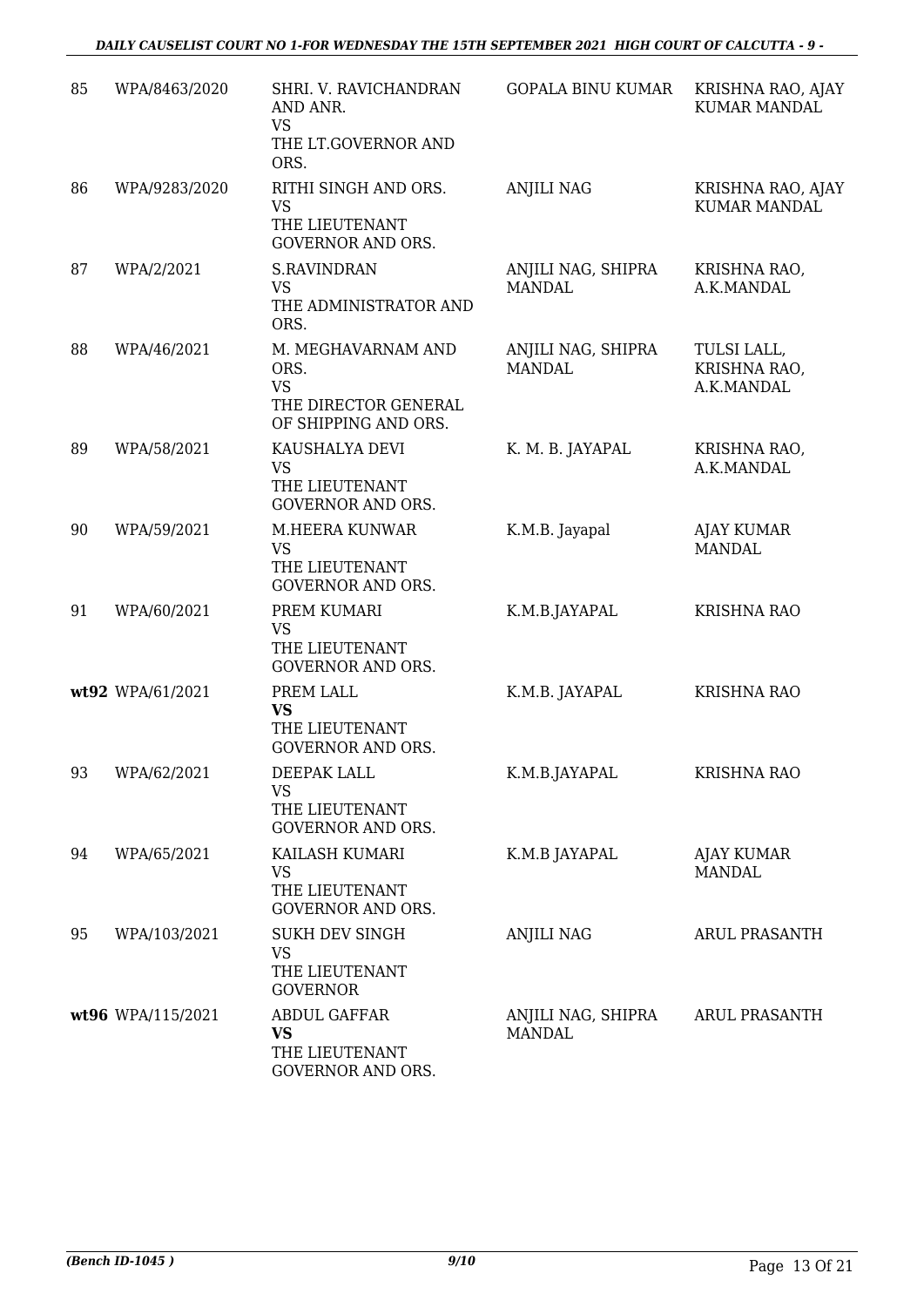| 97 | WPA/134/2021 | M/S SALCON ENGINEERS<br>AND FABRICATORS AND<br>ANR.<br>VS<br>THE CHAIRMAN, STATE<br><b>TRANSPORT AUTHORITY</b><br>AND ORS. | V.D.SIVABALAN,<br>RAKESH KUMAR | KRISHNA RAO                       |
|----|--------------|----------------------------------------------------------------------------------------------------------------------------|--------------------------------|-----------------------------------|
| 98 | WPA/185/2021 | THE INDIA RED CROSS<br><b>SOCIETY</b><br>VS<br>THE ANDAMAN AND<br>NICOBAR ADMINISTRATION                                   | MOHD. TABRAIZ                  | KRISHNA RAO, AJAY<br>KUMAR MANDAL |

IA NO: CAN/2/2021, CAN/1/2021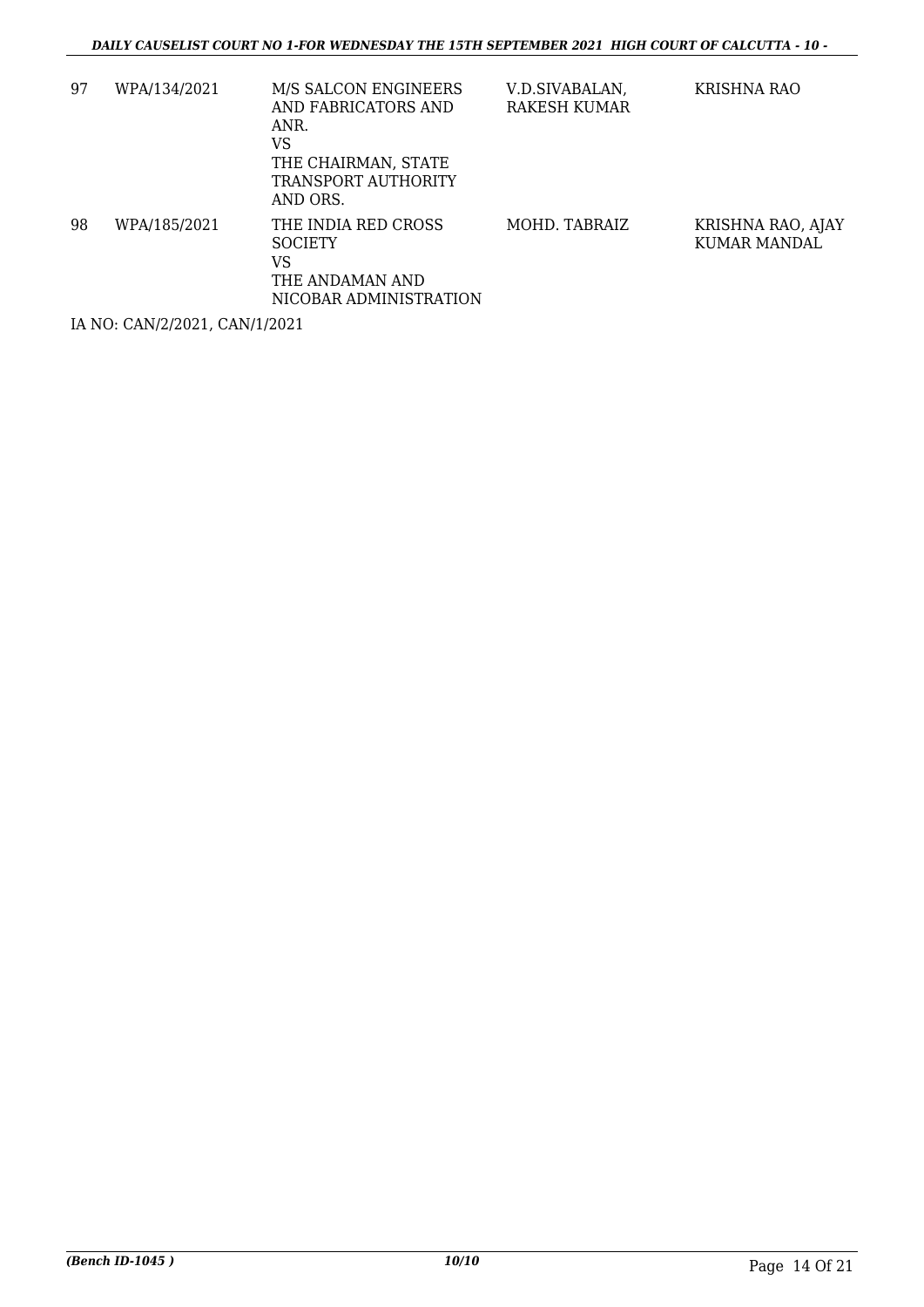

# Calcutta High Court **In The Circuit Bench at Port Blair**

## **Appellate Side**

**DAILY CAUSELIST For Wednesday The 15th September 2021**

**COURT NO. 2**

#### **SINGLE BENCH (SINGLE BENCH)**

#### **HON'BLE JUSTICE SHIVAKANT PRASAD**

|              | <b>APPLICATION FOR BAIL</b> |                                                                                     |                                          |                                       |  |  |
|--------------|-----------------------------|-------------------------------------------------------------------------------------|------------------------------------------|---------------------------------------|--|--|
| $\mathbf{1}$ | CRM/12/2021                 | DR. JAVID MARICAR<br><b>VS</b><br>THE STATE                                         | S. AJITH PRASAD                          |                                       |  |  |
|              |                             | <b>MOTION</b>                                                                       |                                          |                                       |  |  |
| 2            | WPA/151/2021                | V.PANDI SELVI<br><b>VS</b><br>THE ANDAMAN AND<br>NICOBAR ADMINISTRATION<br>AND ORS. | V.D.SIVABALAN, SRIJA<br><b>DAS</b>       | KRISHNA RAO,<br><b>LOKESH CHEZIAN</b> |  |  |
| 3            | CRR/27/2019                 | <b>VINITA KUMARI</b><br><b>VS</b><br>N.KRISHNAN                                     | KRISHNA RAO, AJAY<br><b>KUMAR MANDAL</b> | K.M.B.JAYAPAL                         |  |  |
|              | IA NO: CRAN/1/2021          |                                                                                     |                                          |                                       |  |  |
| 4            | CRR/7/2021                  | PARAMESHWARAN<br><b>VS</b><br>THE STATE                                             | K.M.B.JAYAPAL,<br>G.MINI                 |                                       |  |  |
| 5            | CRR/9/2021                  | HASSAN ALI AND ANOTHER<br><b>VS</b><br>THE STATE (THROUGH THE<br>PUBLIC PROSECUTOR) | <b>GOPALA BINNU</b><br><b>KUMAR</b>      | G.MINI                                |  |  |
| 6            | CRR/11/2021                 | <b>NITAIBARAL</b><br><b>VS</b><br><b>SUJATA BARAL</b>                               | KAVITA TIWARI RAO                        |                                       |  |  |
|              | IA NO: CRAN/1/2021          |                                                                                     |                                          |                                       |  |  |
| 7            | WPA/144/2021                | SHRI. SHEIK SAFIUL ISLAM<br><b>VS</b><br>THE TEHSILDAR                              | MR. K. SABIR                             | <b>AJAY KUMAR</b><br><b>MANDAL</b>    |  |  |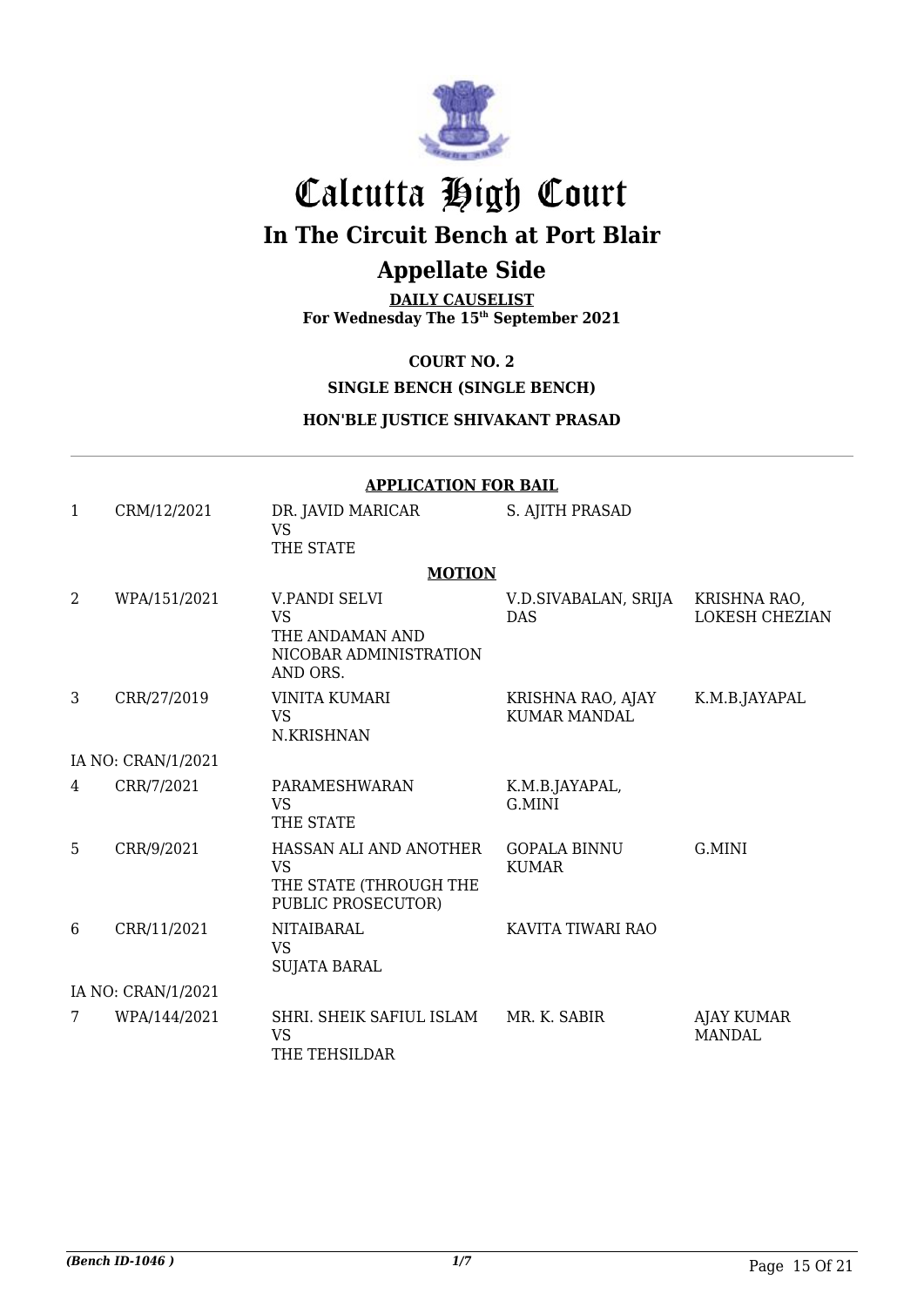| 8  | WPA/218/2021      | M/S HONEY BAR AND<br><b>RESTAURANT</b><br><b>VS</b><br>THE UNION TERRITORY OF                                                           | KMB JAYAPAL                                                                      |                                      |
|----|-------------------|-----------------------------------------------------------------------------------------------------------------------------------------|----------------------------------------------------------------------------------|--------------------------------------|
|    |                   | ANDAMAN AND NICOBAR<br><b>ISANDS AND ORS.</b>                                                                                           |                                                                                  |                                      |
|    |                   | <b>FOR HEARING</b>                                                                                                                      |                                                                                  |                                      |
| 9  | CRR/18/2019       | <b>RUPESH KISHEN</b><br><b>VS</b><br>THE STATE                                                                                          | RAKESH PAL GOBIND                                                                | <b>SUMIT KARMAKAR</b>                |
| 10 | WPA/100/2020      | DEV DASS @ DIVA DAS AND<br>ANR.<br><b>VS</b><br>THE ARBITRATOR AND ORS.                                                                 | Anjali Nag, Shipra<br>Mondal and R. Pradeep                                      | <b>KRISHNA RAO</b>                   |
|    | wt11 WPA/101/2020 | DEVA DASS @ DIVA DAS<br>AND ANR.<br><b>VS</b><br>THE ARBITRATOR,<br>REGISTRAR COOPERATIVE<br>SOCIETIES AND ORS.                         | ANJILI NAG, SHIPRA<br>MANDAL, R.PRADEEP                                          | ARUL PRASANTH,<br><b>KRISHNA RAO</b> |
| 12 | WPA/139/2020      | <b>RITA SIL</b><br><b>VS</b><br>THE ADMINISTRATOR<br>(LIEUTENANT GOVERNOR)<br>AND ORS.                                                  | <b>ANJILI NAG</b>                                                                | <b>ARUL PRASANTH</b>                 |
|    | wt13 WPA/190/2021 | <b>RITA SIL</b><br><b>VS</b><br>THE ADMINISTRATOR<br>(LIEUTENANT GOVERNOR)<br>AND ORS.                                                  | <b>ANJILI NAG</b>                                                                | <b>ARUL PRASANTH</b>                 |
| 14 | WPA/94/2019       | ANDAMAN PLANTATIONS<br>AND DEVELOPMENT<br><b>CORPORATION PRIVATE</b><br>LIMITED AND ANR.<br><b>VS</b><br>THE UNION OF INDIA AND<br>ORS. | RAJA BASU<br>CHOUDHARY, JYOTI<br>SINGH, ASIF<br>HUSSAIN,<br><b>V.D.SIVABALAN</b> | <b>ARUL PRASANTH</b>                 |
|    | wt15 WPA/95/2019  | ANDAMAN PLANTATIONS<br>AND DEVELOPMENT<br><b>CORPORATION PRIVATE</b><br>LIMITED AND ANR.<br><b>VS</b><br>UNION OF INDIA AND ORS.        | RAJA BASU<br>CHOUDHARY, JYOTI<br>SINGH, ASIF<br>HUSSAIN,<br><b>V.D.SIVABALAN</b> | <b>ARUL PRASANTH</b>                 |
| 16 | WPA/113/2019      | K.RAJESH<br><b>VS</b><br>THE HONBLE LIEUTENANT<br><b>GOVERNOR AND ORS.</b>                                                              | <b>GOPALA BINNU</b><br><b>KUMAR</b>                                              | ARUL PRASANTH                        |
|    | IA NO: CAN/1/2021 |                                                                                                                                         |                                                                                  |                                      |
|    | wt17 WPA/115/2019 | V.LAXMI KANTA<br><b>VS</b><br>THE HONBLE LIEUTENANT<br><b>GOVERNOR AND ORS.</b>                                                         | <b>GOPALA BINNU</b><br><b>KUMAR</b>                                              | ARUL PRASANTH                        |
|    | IA NO: CAN/1/2021 |                                                                                                                                         |                                                                                  |                                      |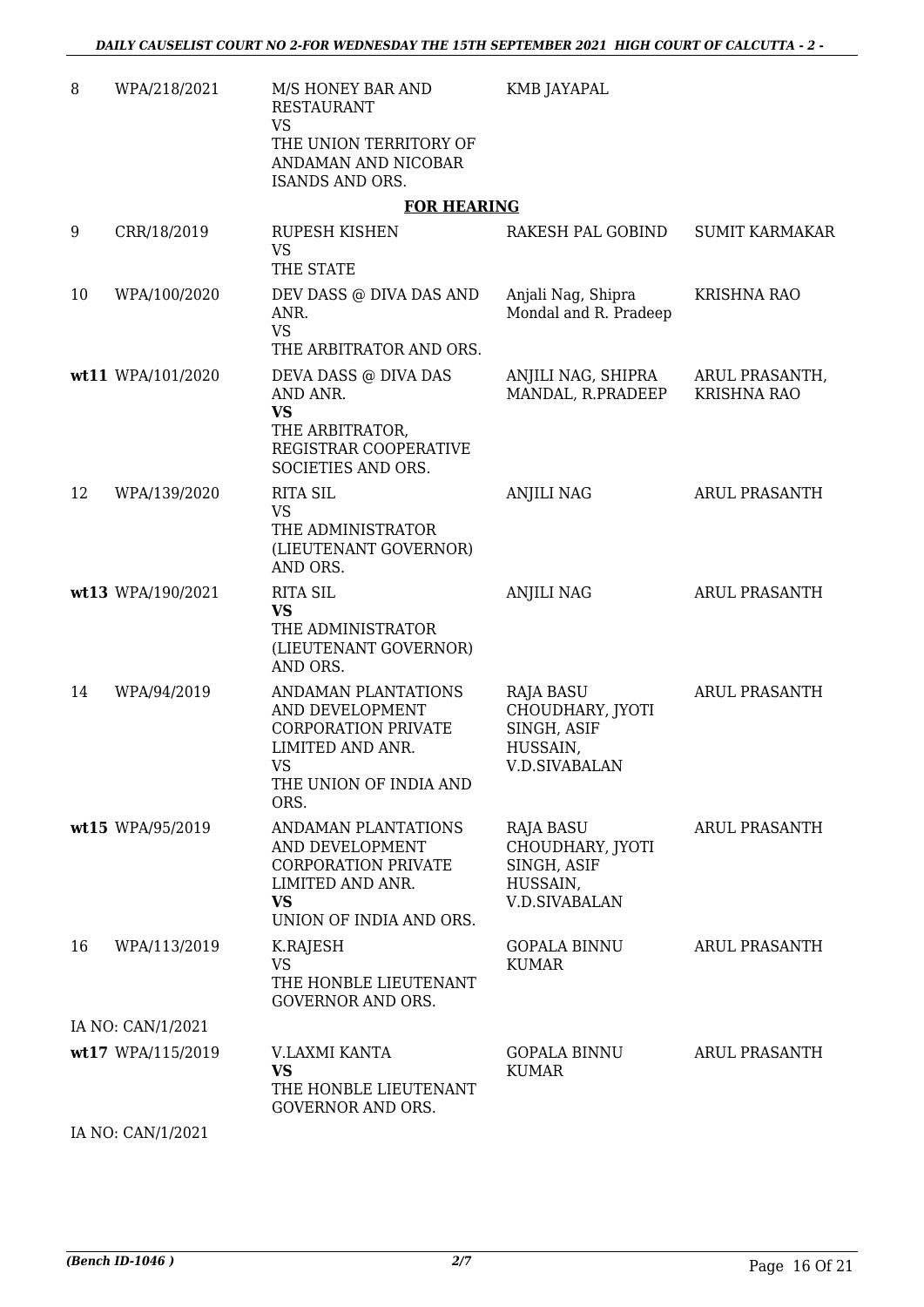|    | wt18 WPA/116/2019 | LINGA RAJU<br><b>VS</b><br>THE HONBLE LIEUTENANT<br><b>GOVERNOR AND ORS.4 ORS</b>     | <b>GOPALA BINNU</b><br><b>KUMAR</b>              | <b>ARUL PRASANTH</b>                            |
|----|-------------------|---------------------------------------------------------------------------------------|--------------------------------------------------|-------------------------------------------------|
|    | IA NO: CAN/1/2021 |                                                                                       |                                                  |                                                 |
|    | wt19 WPA/118/2019 | <b>ARATI MONDAL</b><br><b>VS</b><br>THE HONBLE LIEUTENANT<br><b>GOVERNOR AND ORS.</b> | <b>GOPALA BINNU</b><br><b>KUMAR</b>              | <b>ARUL PRASANTH</b>                            |
|    | IA NO: CAN/1/2021 |                                                                                       |                                                  |                                                 |
|    | wt20 WPA/119/2019 | VIJAY LAXMI<br><b>VS</b><br>THE HONBLE LIEUTENANT<br><b>GOVERNOR AND ORS.</b>         | <b>GOPALA BINNU</b><br><b>KUMAR</b>              | <b>ARUL PRASANTH</b>                            |
|    | IA NO: CAN/1/2021 |                                                                                       |                                                  |                                                 |
| 21 | WPA/174/2019      | N. MANIMEKALAI AND ANR.<br><b>VS</b><br>THE KAMARAJ ENGLISH<br>MEDIUM SCHOOL          | <b>G. BINNU KUMAR</b>                            | M.P. KAMARAJ                                    |
|    | wt22 WPA/231/2019 | THE SECRETARY, KAMARAJ<br>ENGLISH MEDIUM SCHOOL<br><b>VS</b><br>N. MANIMEKALAI (EX-   | M.P. KAMARAJ                                     | <b>G. BINNU KUMAR</b>                           |
|    |                   | CLERK) AND ANR.                                                                       |                                                  |                                                 |
| 23 | WPA/227/2019      | A.MURUGESAN AND ORS.<br><b>VS</b><br>THE UNION OF INDIA AND<br>ORS.                   | RAKESH PAL GOBIND,<br>S.C.MISHRA,<br>A.VENKATESH | TULSI LALL,<br>TASNEEM,<br><b>V.D.SIVABALAN</b> |
|    | wt24 WPA/152/2019 | ALOK KUMAR DAS AND<br>ORS.<br><b>VS</b><br>THE UNION OF INDIA AND<br>ORS.             | RAKESH PAL GOBIND,<br>S.C.MISHRA                 | TULSI LALL,<br>TASNEEM,<br><b>V.D.SIVABALAN</b> |
| 25 | CRR/1/2017        | THE STATE (CBI)<br>VS<br>NEWAZESH ALI AND ORS.                                        | RAKESH PAL GOBIND                                | ARUL PRASANTH                                   |
|    | wt26 CRR/17/2018  | THE STATE (CBI)<br><b>VS</b><br>MAN MOHAN SINGH                                       | RAKESH PAL GOBIND                                | MOHD. TABRAIZ                                   |
|    | wt27 CRR/18/2018  | THE STATE (CBI)<br>VS<br>PUSHPA RAJU                                                  | RAKESH PAL GOBIND                                | <b>GOPALA BINNU</b><br><b>KUMAR</b>             |
|    | wt28 CRR/19/2018  | THE STATE (CBI)<br><b>VS</b><br>THOMAS HERENZ AND<br>ORS.                             | RAKESH PAL GOBIND                                | K.M.B.JAYAPAL                                   |
| 29 | WPA/159/2014      | A.ZAHEED<br><b>VS</b><br>THE ANDAMAN AND<br>NICOBAR ADMINISTRATION<br>AND ORS.        | K.M.B.JAYAPAL,<br>G.MINI                         | ARUL PRASANTH                                   |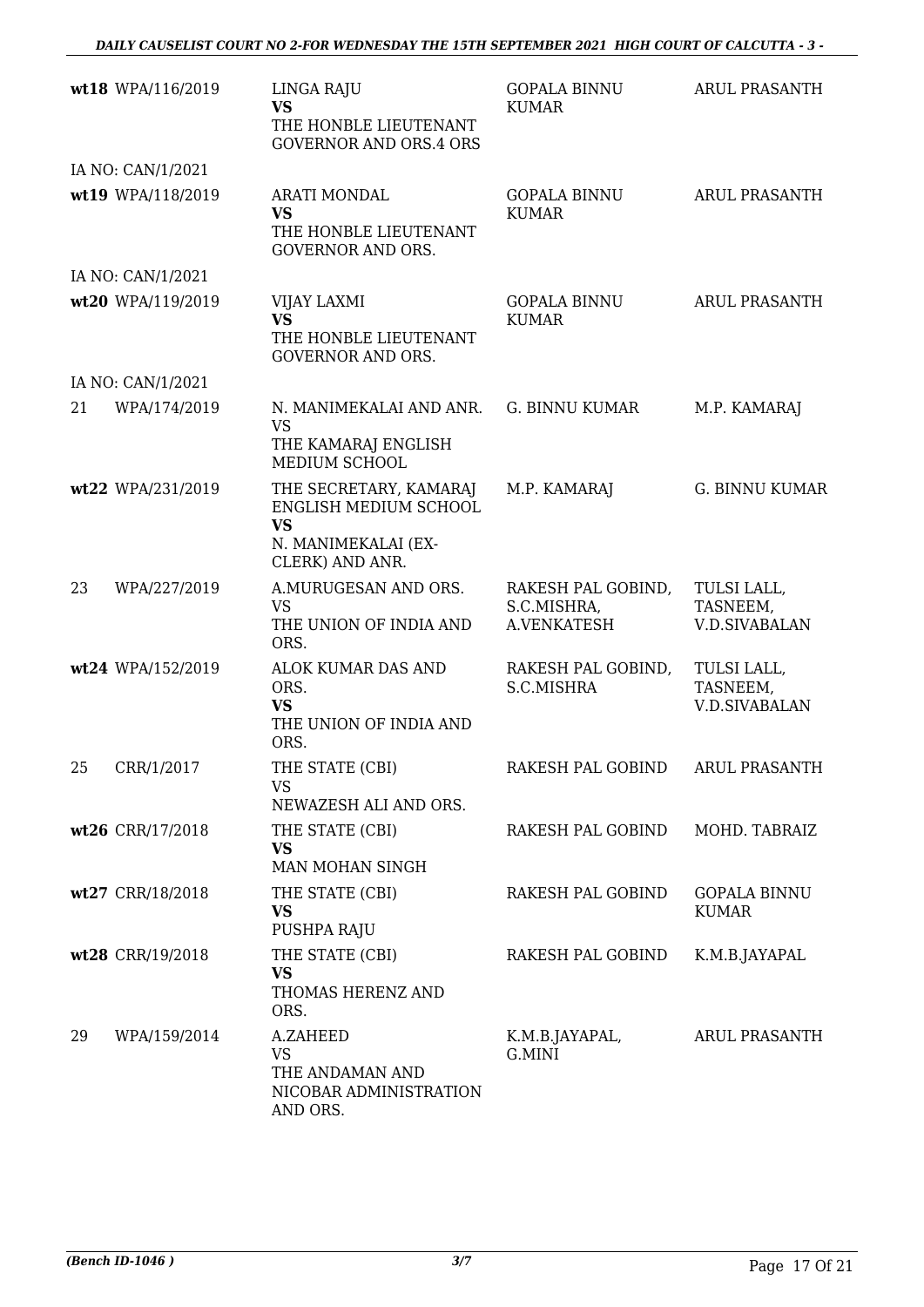| 30 | CRA/1/2017         | SHRI. K. ESWAR RAO<br><b>VS</b><br>SHRI. K. G. SAM KUTTY                                                      |                                                           | A.K.CHAKRABORTY                          |
|----|--------------------|---------------------------------------------------------------------------------------------------------------|-----------------------------------------------------------|------------------------------------------|
| 31 | CRA/6/2018         | THE STATE<br><b>VS</b><br><b>SANDIP KUMAR</b>                                                                 | KRISHNA RAO, SUMIT<br><b>KARMAKAR</b>                     | <b>GOPALA BINNU</b><br><b>KUMAR</b>      |
| 32 | WPA/63/2018        | M/S PANKAJ ENTERPRISES<br>AND ANR.<br><b>VS</b><br>ANDAMAN AND NICOBAR<br>ADMINISTRATION AND<br>ORS.          | RAJINDER SINGH,<br><b>TAPAN KUMAR DAS</b>                 | ANJILI NAG                               |
|    | IA NO: CAN/1/2021  |                                                                                                               |                                                           |                                          |
| 33 | WPA/178/2018       | P.RENU<br><b>VS</b><br>THE STATE BANK OF INDIA<br>AND ORS.                                                    | D.C.KABIR                                                 | <b>ANJILI NAG</b>                        |
| 34 | WPA/282/2018       | <b>VANVIKAS EMPLOYEES</b><br>ASSOCIATION AND ORS.<br><b>VS</b><br>THE MINISTRY OF HOME<br>AFFAIRS AND ORS.    | <b>GOPALA BINNU</b><br><b>KUMAR</b>                       | TULSI LALL,<br><b>TASNEEM</b>            |
| 35 | CRA/3/2019         | THE STATE<br><b>VS</b><br>A.MAHESHWAR RAO AND<br>ORS.                                                         | A.S.ZINU                                                  | ANJILI NAG, GOPALA<br><b>BINNU KUMAR</b> |
| 36 | CRA/11/2019        | <b>SUJIT MAJUMDAR</b><br><b>VS</b><br>THE STATE                                                               | <b>GOPALA BINNU</b><br>KUMAR, RAKESH PAL<br><b>GOBIND</b> |                                          |
| 37 | CRA/12/2019        | PRADEEP HALDER<br><b>VS</b><br>THE STATE                                                                      | D. ILANGO AND R.<br>PRADEEP                               | <b>KRISHNA RAO</b>                       |
| 38 | CRR/13/2019        | <b>B.RAJALAXMI AND ANR.</b><br>VS –<br>K.M.RAMESH                                                             | ARUL PRASANTH,<br><b>DOLLY SARKAR</b>                     | D.ILANGO, ANJILI<br>NAG                  |
| 39 | CRA/14/2019        | THE STATE<br><b>VS</b><br>A.JOSEMON                                                                           | <b>KRISHNA RAO</b>                                        | <b>GOPALA BINNU</b><br><b>KUMAR</b>      |
|    | IA NO: CRAN/1/2021 |                                                                                                               |                                                           |                                          |
| 40 | CRR/31/2019        | SHRI. MOHD ASIF<br><b>VS</b><br>SMTI. MUBASHIRA                                                               | MRS. KAVITA TEWARI<br><b>RAO</b>                          | MS. BABITA DAS                           |
| 41 | WPA/200/2019       | M/S. NEW BHARAT<br><b>ENGINEERING WORKS</b><br><b>VS</b><br>ANDAMAN AND NICOBAR<br>ADMINISTRATION AND<br>ORS. | DEEP CHAIM, KABIR,<br>S. AJITH PRASAD                     | KRISHNA RAO, AJAY<br><b>KUMAR MANDAL</b> |
| 42 | WPA/206/2019       | SUDEEP RAI SHARMA<br><b>VS</b><br>THE UNION OF INDIA AND<br>ORS.                                              | GOPALA BINU KUMAR                                         | S.GANGULY                                |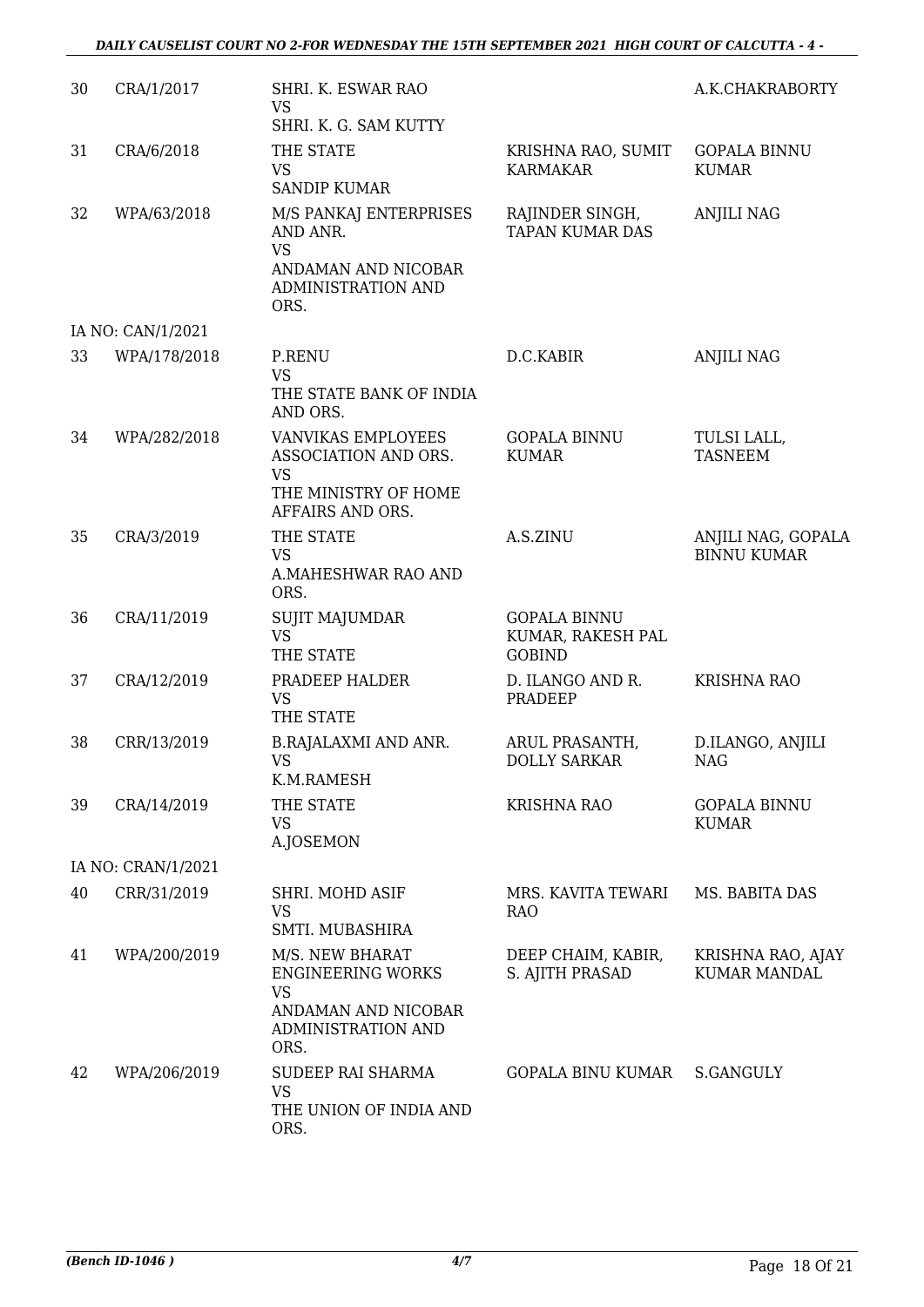| 43 | WPA/219/2019      | SMTI. JAI LAKSHMI<br><b>VS</b><br>THE ANDAMAN AND<br>NICOBAR ADMINISTRATION<br>AND ORS.                   | G. MINI AND<br>K.M.B.JAYAPAL             |                                          |
|----|-------------------|-----------------------------------------------------------------------------------------------------------|------------------------------------------|------------------------------------------|
| 44 | WPA/238/2019      | SMTI. PRIYA MINJ<br><b>VS</b><br>THE ANDAMAN AND<br>NICOBAR ADMINISTRATION<br>AND ANR.                    | K. M. B. JAYAPAL                         | <b>KRISHNA RAO</b>                       |
| 45 | WPA/243/2019      | KARTICK AND ORS.<br><b>VS</b><br>THE LIEUTENANT<br><b>GOVERNOR AND ORS.</b>                               | ANJILI NAG, SHIPRA<br><b>MANDAL</b>      | <b>KRISHNA RAO</b>                       |
| 46 | WPA/248/2019      | A.SUNDAR<br>VS<br>THE HONBLE LIEUTENANT<br><b>GOVERNOR AND ORS.</b>                                       | <b>GOPALA BINNU</b><br><b>KUMAR</b>      | M.P.KAMARAJ                              |
| 47 | WPA/267/2019      | THE GENERAL MANAGER,<br>ANIIDCO LTD.<br><b>VS</b><br>Y. JOHN AND ORS.                                     | ANJILI NAG,<br><b>R.PRADEEP</b>          | <b>GOPALA BINNU</b><br><b>KUMAR</b>      |
| 48 | WPA/287/2019      | ISLAND TRAVELS PVT. LTD.<br><b>VS</b><br>THE ANDAMAN AND<br>NICOBAR ADMINISTRATION<br>AND ORS.            | DEEP CHAIM KABIR,<br><b>AJITH PRASAD</b> | KRISHNA RAO,<br><b>ANJILI NAG</b>        |
| 49 | WPA/289/2019      | YOHANNAN SAJEEVAN AND<br>ANR.<br><b>VS</b><br>ANDAMAN AND NICOBR<br><b>ADMINISTRATION</b>                 | DEEP CHAIM KABIR,<br><b>AJIT PRASAD</b>  | <b>KRISHNA RAO</b>                       |
| 50 | WPA/324/2019      | V.TRIMURTHY AND ORS.<br><b>VS</b><br>THE LIEUTENANT<br><b>GOVERNOR AND ORS.</b>                           | <b>ANJILI NAG</b>                        | <b>ARUL PRASANTH</b>                     |
|    | IA NO: CAN/1/2021 |                                                                                                           |                                          |                                          |
| 51 | WPA/20297/2019    | M/S ARYAN AQUA (INDIA)<br>PVT. LTD.<br><b>VS</b><br>THE ANDAMAN AND<br>NICOBAR ADMINISTRATION<br>AND ORS. | <b>ANJILI NAG</b>                        | KRISHNA RAO, AJAY<br><b>KUMAR MANDAL</b> |
| 52 | CRA/1/2020        | <b>SAROJIT KULLU</b><br><b>VS</b><br>THE STATE                                                            | D.ILANGO                                 | M.P.KAMARAJ                              |
| 53 | WPA/33/2020       | N.YUSUF<br>VS<br>THE ANDAMAN AND<br>NICOBAR ADMINISTRATION<br>AND ORS.                                    | K.VIJAY KUMAR                            | AJAY KUMAR<br>MANDAL                     |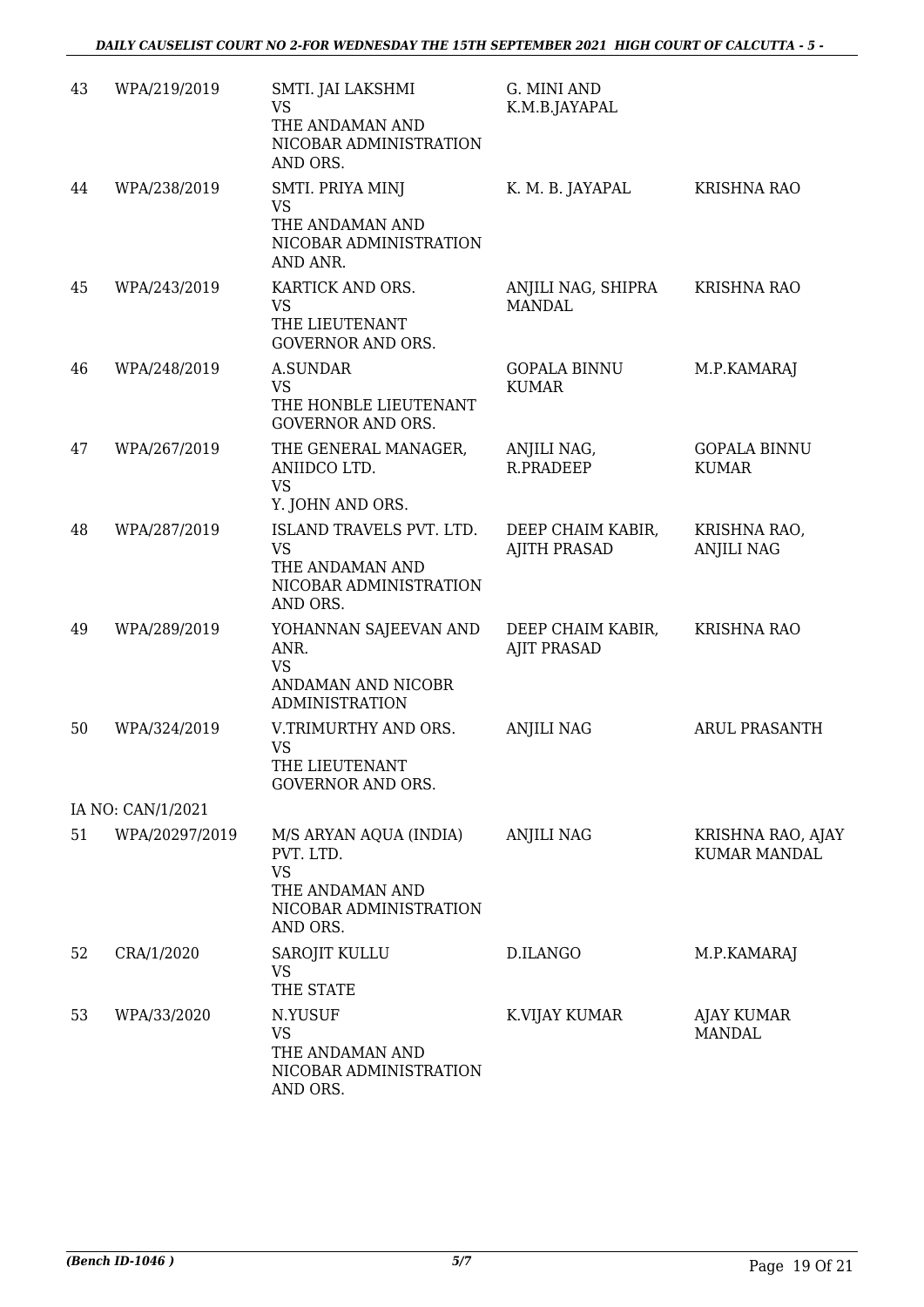| 54 | WPA/47/2020   | S.PONNAMMAL<br><b>VS</b><br>THE UNION OF INDIA AND<br>ORS.                                                                                               | DEEP CHAIM KABIR,<br>AJITH S. PRASAD | <b>KRISHNA RAO</b>                           |
|----|---------------|----------------------------------------------------------------------------------------------------------------------------------------------------------|--------------------------------------|----------------------------------------------|
| 55 | WPA/54/2020   | <b>KISHEN RAM</b><br><b>VS</b><br>THE LIEUTENANT<br><b>GOVERNOR AND ORS.</b>                                                                             | G. MINI AND K.M.B.<br>JAYAPAL        |                                              |
| 56 | WPA/90/2020   | S. SHANMUGANATHAN<br><b>VS</b><br>ANDAMAN NICOBAR<br><b>ISLANDS INTEGRATED</b><br><b>DEVELOPMENT</b><br><b>CORPORATION LIMITED</b><br>(ANIIDCO) AND ANR. | <b>GOPALA BINU KUMAR</b>             | <b>ANJILI NAG</b>                            |
| 57 | WPA/94/2020   | JOHN EKKA AND ORS.<br><b>VS</b><br>THE UNION OF INDIA AND<br>ORS.                                                                                        | <b>GOPALA BINNU</b><br><b>KUMAR</b>  | <b>KRISHNA RAO</b>                           |
| 58 | WPA/96/2020   | P.VAIKUNTA RAO<br><b>VS</b><br>THE UNION OF INDIA AND<br>ORS.                                                                                            | <b>GOPALA BINNU</b><br><b>KUMAR</b>  | <b>KRISHNA RAO</b>                           |
| 59 | WPA/109/2020  | <b>SASI KALA</b><br><b>VS</b><br>THE UNION OF INDIA AND<br>ORS.                                                                                          | K.M.B.JAYAPAL,<br>G.MINI             | <b>KRISHNA RAO</b>                           |
| 60 | WPA/119/2020  | <b>LALTA PRASAD</b><br><b>VS</b><br>THE LIEUTENANT<br><b>GOVERNOR AND ORS.</b>                                                                           | <b>ANANDA HALDER</b>                 | KRISHNA RAO,<br>A.K.MANDAL,<br>K.M.B.JAYAPAL |
| 61 | WPA/122/2020  | S. K. MONIRUL ALI<br><b>VS</b><br>THE LT. GOVERNOR AND<br>ORS.                                                                                           | MOHAMMED<br><b>TABRAIZ</b>           | <b>KRISHNA RAO</b>                           |
| 62 | WPA/124/2020  | M.KRISHNAN<br><b>VS</b><br>THE LIEUTENANT<br><b>GOVERNOR AND ORS.</b>                                                                                    | MOHD. TABRAIZ                        | <b>ARUL PRASANTH</b>                         |
| 63 | WPA/3052/2020 | PEARLESCENT MERITECH<br>PVT. LTD. AND ANR.<br><b>VS</b><br>UNION OF INDIA AND ORS.                                                                       | ANJILI NAG                           | <b>KRISHNA RAO</b>                           |
| 64 | WPA/9132/2020 | SHAILAJA SINGH<br><b>VS</b><br>THE MEDICAL COUNCIL OF<br>INDIA AND ORS.                                                                                  | <b>GOPALA BINNU</b><br><b>KUMAR</b>  | KRISHNA RAO,<br>RAJINDER SINGH               |
| 65 | WPA/9309/2020 | RDS PROJECT LIMITED AND<br>ANR.<br><b>VS</b><br>UNION OF INDIA AND ORS.                                                                                  | PHIROZE EDULJI,<br>R.BHATTACHARYA    | ARUL PRASANTH,<br>ANJILI NAG, TULSI<br>LALL  |